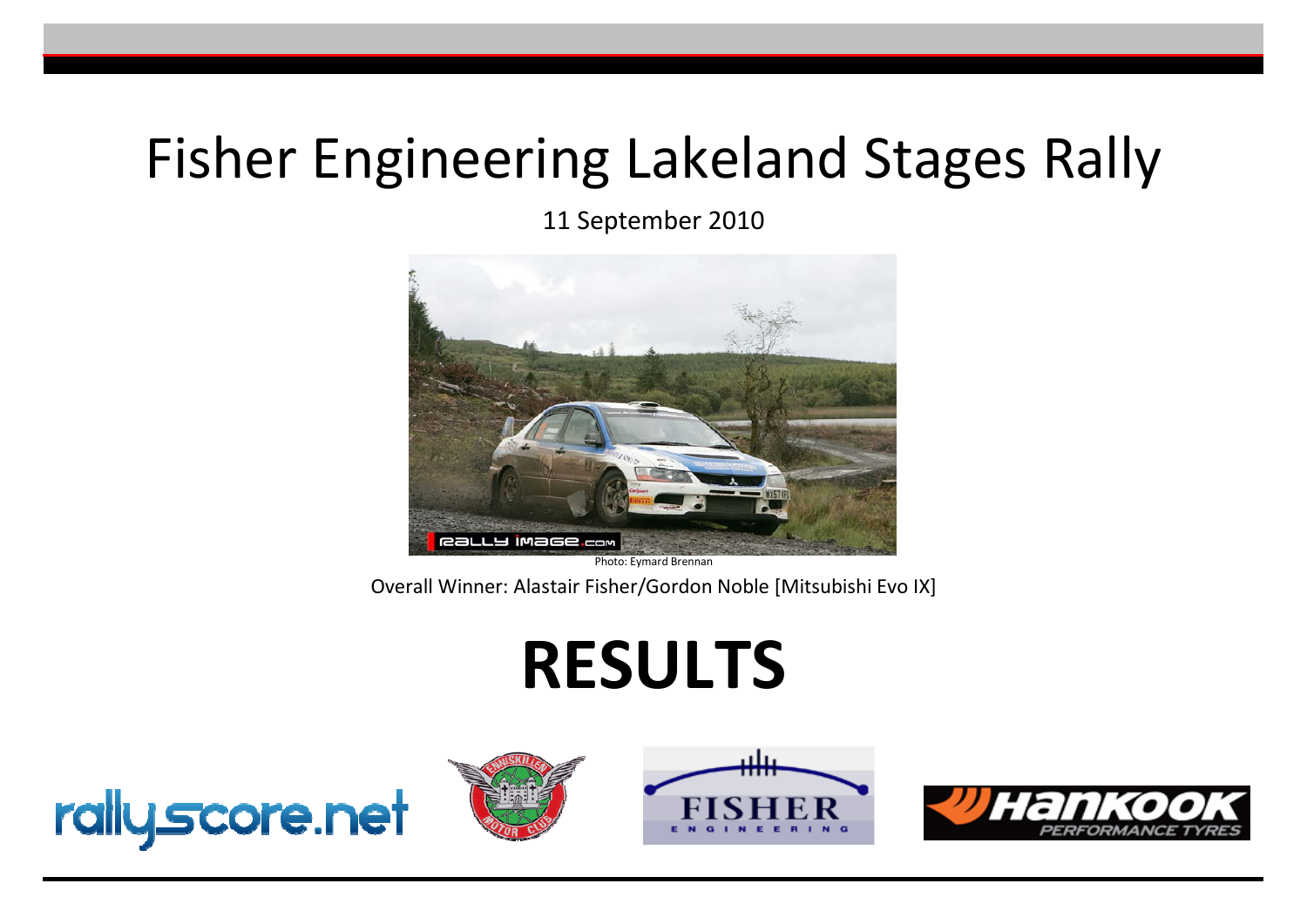|                | <b>Overall Results - Top 20</b> |                                            |                       |                |              |             |                 |  |  |  |  |  |
|----------------|---------------------------------|--------------------------------------------|-----------------------|----------------|--------------|-------------|-----------------|--|--|--|--|--|
| Pos            | Num                             | Driver/Co-driver                           | Car                   | Class          | <b>Total</b> | Gap to lead | Gap to previous |  |  |  |  |  |
| $\mathbf{1}$   | $\overline{2}$                  | Alastair Fisher/Gordon Noble               | Mitsubishi Evo IX     | $\overline{2}$ | 41m 13s      |             |                 |  |  |  |  |  |
| $\overline{2}$ | 3                               | Jonny Greer/Dai Roberts                    | Mitsubishi Evo IX     | $\overline{2}$ | 41m 14s      | $+0m$ 01s   | $+0m$ 01s       |  |  |  |  |  |
| $\overline{3}$ | 71                              | Kenny McKinstry/Kenny Hull                 | Subaru Impreza        | 9              | 42m 07s      | $+0m$ 54s   | $+0m$ 53s       |  |  |  |  |  |
| 4              | 4                               | Donagh Kelly / Kevin Flanagan              | Mitsubishi Evo IX     | 2              | 42m 37s      | $+1m$ 24s   | $+0m$ 30s       |  |  |  |  |  |
| 5              | 7                               | <b>Martin Cairns / Andrew Purcell</b>      | Subaru Impreza S9     | 9              | 43m 32s      | $+2m$ 19s   | $+0m$ 55s       |  |  |  |  |  |
| 6              | 6                               | <b>Stuart Biggerstaff / Anthony Nestor</b> | Subaru Impreza        | 9              | 43m 37s      | $+2m$ 24s   | $+0m$ 05s       |  |  |  |  |  |
| $\overline{7}$ | 16                              | Adrian Hetherington / Gary Nolan           | Ford Escort           | 7              | 43m 43s      | $+2m$ 30s   | $+0m$ 06s       |  |  |  |  |  |
| 8              | 11                              | Marc Johnston / Colin Harkness             | Mitsubishi Evo IX     | $\mathbf{2}$   | 43m 47s      | $+2m$ 34s   | $+0m$ 04s       |  |  |  |  |  |
| 9              | 12                              | <b>Errol Clarke / Barry McNulty</b>        | Mitsubishi Evo VI     | 9              | 43m 53s      | $+2m$ 40s   | $+0m$ 06s       |  |  |  |  |  |
| 10             | 5                               | Mark Donnelly/Sean Ferris                  | Mitsubishi Evo IX     | $\overline{2}$ | 43m 54s      | $+2m$ 41s   | $+0m$ 01s       |  |  |  |  |  |
| 11             | 9                               | Ian Cochrane / Ray Fitzpatrick             | Mitsubishi Evo IX     | $\overline{2}$ | 43m 55s      | $+2m$ 42s   | $+0m$ 01s       |  |  |  |  |  |
| 12             | 15                              | Frank Kelly/Liam Brennan                   | <b>Ford Escort</b>    | $\overline{7}$ | 43m 56s      | $+2m$ 43s   | $+0m$ 01s       |  |  |  |  |  |
| 13             | 10                              | Cyril Doherty / Graham Henderson           | Subaru Impreza        | $\overline{2}$ | 44m 13s      | $+3m$ 00s   | $+0m$ 17s       |  |  |  |  |  |
| 14             | 22                              | Ryan Barrett / Barry Ferris                | <b>Ford Escort</b>    | 11             | 44m 28s      | $+3m$ 15s   | $+0m$ 15s       |  |  |  |  |  |
| 15             | 66                              | John Bustard/Robert McKelvey               | Mitsubishi Evo VIII   | $\overline{2}$ | 44m 38s      | $+3m$ 25s   | $+0m$ 10s       |  |  |  |  |  |
| 16             | 33                              | Drew Stewart/David White                   | <b>Ford Escort</b>    | 7              | 44m 45s      | $+3m$ 32s   | $+0m$ 07s       |  |  |  |  |  |
| 17             | 27                              | Shane McGirr / Ciaran Geaney               | <b>Toyota Starlet</b> | 5              | 44m 50s      | $+3m37s$    | $+0m$ 05s       |  |  |  |  |  |
| 18             | 17                              | Vivian Hamill / Paul Hamill                | <b>Ford Escort RS</b> | 8              | 45m 01s      | $+3m48s$    | $+0m$ 11s       |  |  |  |  |  |
| 19             | 43                              | Gregory Shaw / Fergal Shaw                 | Subaru Impreza        | 9              | 45m 44s      | $+4m$ 31s   | $+0m$ 43s       |  |  |  |  |  |
| 20             | 26                              | Oran Donnelly / Francis Regan              | Ford Escort           | 6              | 46m 00s      | $+4m 47s$   | $+0m$ 16s       |  |  |  |  |  |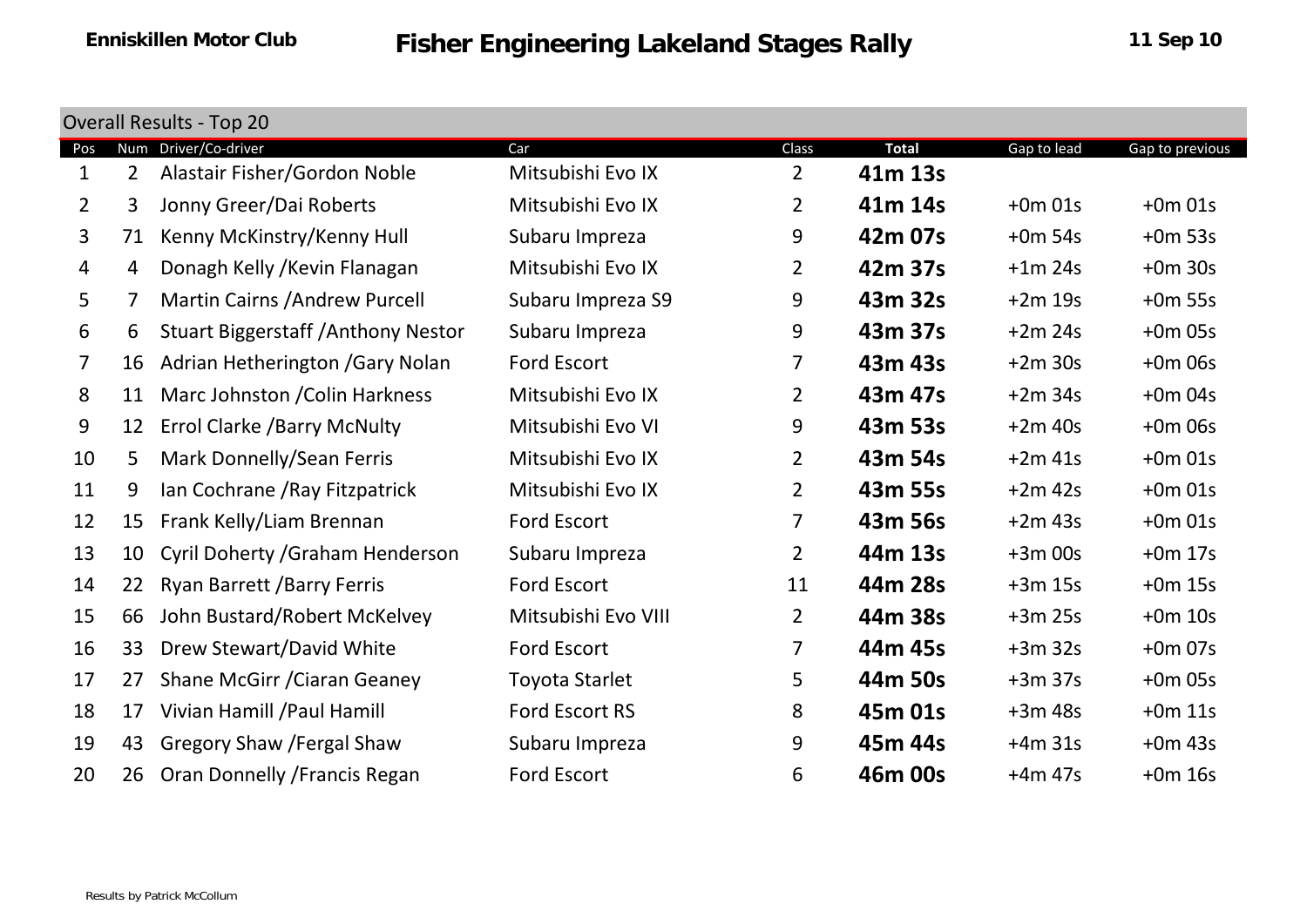| Class 1        |              | Group N cars up to and including 2000cc |                     |              |             |                 |
|----------------|--------------|-----------------------------------------|---------------------|--------------|-------------|-----------------|
| <b>Pos</b>     | <b>Num</b>   | Driver/Co-driver                        | Car                 | <b>Total</b> | Gap to lead | Gap to previous |
| 1              | 62           | Damien McAleer / Shane McCarney         | Toyota Corolla      | 53m 57s      |             |                 |
| Class 2        |              | Group N cars over 2000cc                |                     |              |             |                 |
| Pos            | Num          | Driver/Co-driver                        | Car                 | <b>Total</b> | Gap to lead | Gap to previous |
| $\mathbf 1$    | $\mathbf{2}$ | Alastair Fisher/Gordon Noble            | Mitsubishi Evo IX   | 41m 13s      |             |                 |
| $2^{\circ}$    | 3            | Jonny Greer/Dai Roberts                 | Mitsubishi Evo IX   | 41m 14s      | $+0m$ 01s   | $+0m$ 01s       |
| 3              | 4            | Donagh Kelly / Kevin Flanagan           | Mitsubishi Evo IX   | 42m 37s      | $+1m$ 24s   | $+1m$ 23s       |
| 4              | 11           | Marc Johnston / Colin Harkness          | Mitsubishi Evo IX   | 43m 47s      | $+2m$ 34s   | $+1m$ 10s       |
| 5              | 5.           | Mark Donnelly/Sean Ferris               | Mitsubishi Evo IX   | 43m 54s      | $+2m$ 41s   | $+0m$ 07s       |
| 6              | 9            | Ian Cochrane / Ray Fitzpatrick          | Mitsubishi Evo IX   | 43m 55s      | $+2m$ 42s   | $+0m$ 01s       |
| $\overline{7}$ | 10           | Cyril Doherty / Graham Henderson        | Subaru Impreza      | 44m 13s      | $+3m$ 00s   | $+0m$ 18s       |
| 8              | 66           | John Bustard/Robert McKelvey            | Mitsubishi Evo VIII | 44m 38s      | $+3m$ 25s   | $+0m$ 25s       |
| 9              | 14           | <b>Trevor Ferguson /David McElroy</b>   | Subaru Impreza N12  | 46m 08s      | $+4m$ 55s   | $+1m$ 30s       |
| 10             | 21           | Damien Hynds / John Magiltow            | Mitsubishi Evo VI   | 46m 54s      | $+5m$ 41s   | $+0m$ 46s       |
| 11             | 31           | Derrick Jobb / Thomas Nugent            | Mitsubishi Evo IX   | 47m 33s      | $+6m$ 20s   | $+0m$ 39s       |
| 12             | 70           | Jimmy Donnelly/Fabian McAleer           | Subaru Impreza      | 47m 50s      | $+6m$ 37s   | $+0m$ 17s       |
| 13             | 28           | Vincent McAree /J P McAree              | Mitsubishi Evo IX   | 49m 10s      | $+7m$ 57s   | $+1m$ 20s       |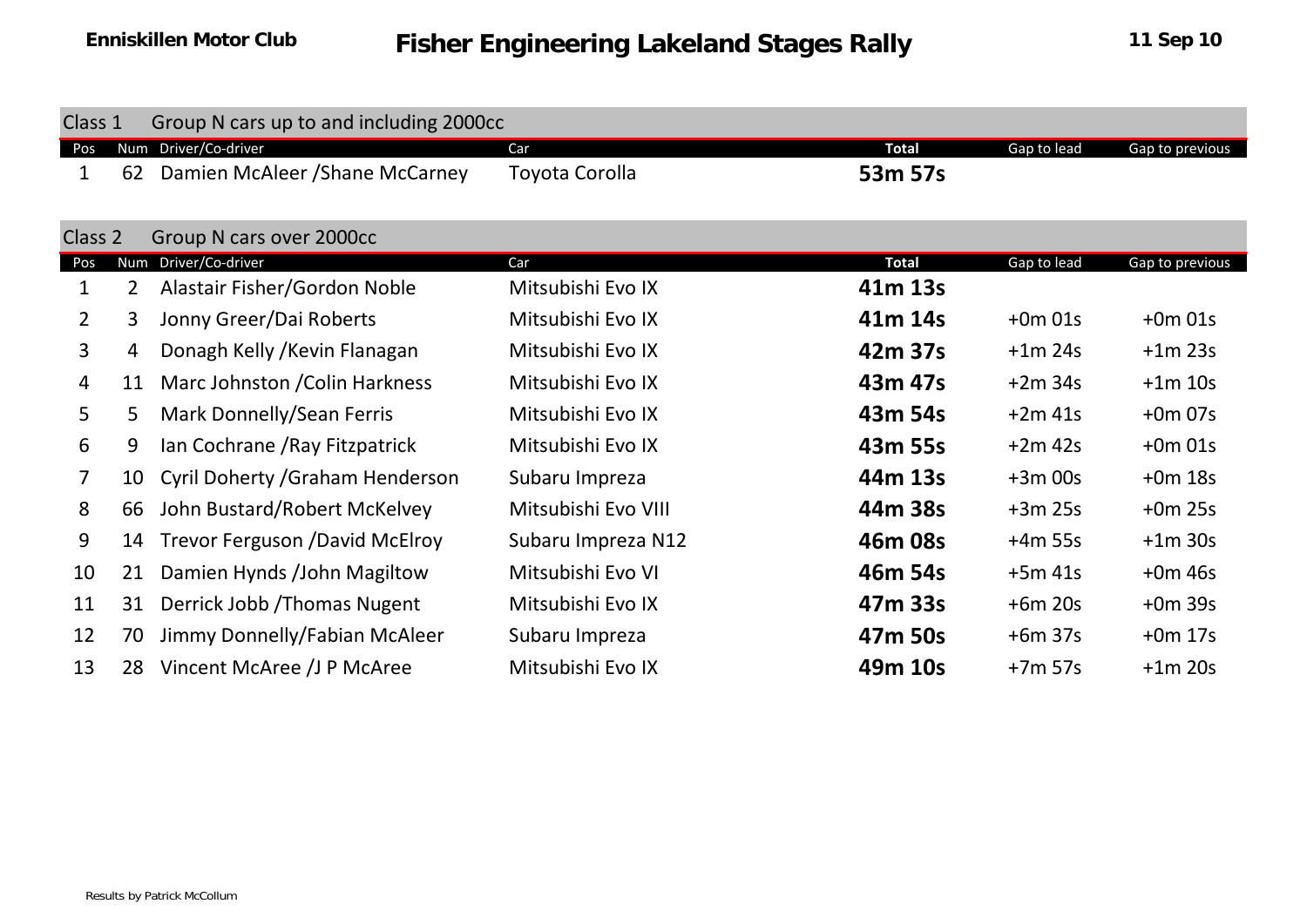| Class 3 |     | Clubman (Group A and modified) cars up to and including 1450cc - Two-wheel drive only |                       |                     |             |                 |  |  |  |  |  |
|---------|-----|---------------------------------------------------------------------------------------|-----------------------|---------------------|-------------|-----------------|--|--|--|--|--|
| Pos     |     | Num Driver/Co-driver                                                                  | Car                   | <b>Total</b>        | Gap to lead | Gap to previous |  |  |  |  |  |
|         |     | 38 Gareth Sayers / Gareth Gilchrist                                                   | <b>Vauxhall Nova</b>  | 48m 15s             |             |                 |  |  |  |  |  |
|         | 50  | Leroy Mills / Rodney Wilson                                                           | <b>Vauxhall Corsa</b> | 49m 57s             | $+1m$ 42s   | $+1m$ 42s       |  |  |  |  |  |
|         | 52  | <b>Glen Irwin/Benny Grainger</b>                                                      | <b>Vauxhall Nova</b>  | 50 <sub>m</sub> 42s | $+2m$ 27s   | $+0m$ 45s       |  |  |  |  |  |
| 4       | 63  | Drew Chambers / Wendy Blackledge                                                      | <b>Talbot Samba</b>   | 52m 11s             | $+3m$ 56s   | $+1m$ 29s       |  |  |  |  |  |
|         | -57 | Declan McGarrity / Paul Mulholland                                                    | <b>Vauxhall Nova</b>  | 59m 40s             | $+11m$ 25s  | $+7m$ 29s       |  |  |  |  |  |

| Class 4 |                                  | Clubman (Group A and modified) 1451cc to 1650cc up to two valves per cylinder – Two wheel drive only |                     |             |                 |
|---------|----------------------------------|------------------------------------------------------------------------------------------------------|---------------------|-------------|-----------------|
|         | Pos Num Driver/Co-driver         | Car                                                                                                  | Total               | Gap to lead | Gap to previous |
|         | 53 Mervyn Wilson / Rickey Gamble | Ford Escort                                                                                          | 48m 33s             |             |                 |
|         | 44 Paddy McToal / Connor O'Loan  | <b>Ford Escort</b>                                                                                   | 50 <sub>m</sub> 09s | $+1m$ 36s   | $+1m$ 36s       |

Class 5Clubman (Group A and modified) 1451cc to 1650cc more than two valves per cylinder – Two wheel drive only

| Pos | Num Driver/Co-driver                | Car                   | Total   | Gap to lead | Gap to previous |
|-----|-------------------------------------|-----------------------|---------|-------------|-----------------|
|     | 27 Shane McGirr / Ciaran Geaney     | Toyota Starlet        | 44m 50s |             |                 |
|     | 42 Feargal McGuinness/Ryan Johnston | Ford Escort           | 49m 53s | $+5m$ 03s   | $+5m$ 03s       |
|     | 47 Ian Duff /Ian Hull               | <b>Proton Compact</b> | 51m 02s | $+6m$ 12s   | $+1m$ 09s       |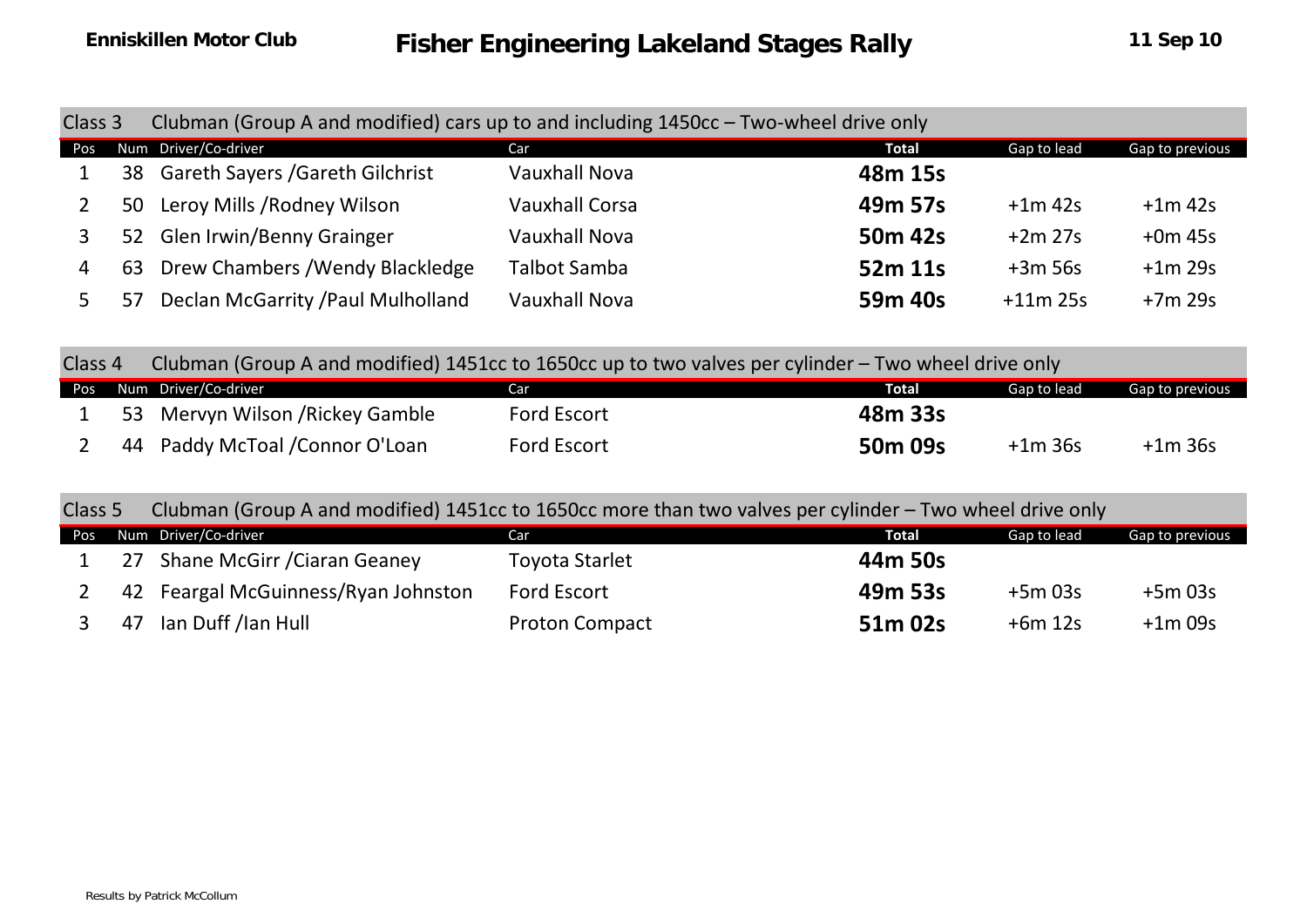| Class 6        |    | Clubman (Group A and modified) 1651cc to 2100cc up to two valves per cylinder – Two wheel drive only |                    |                     |             |           |  |  |  |  |  |  |
|----------------|----|------------------------------------------------------------------------------------------------------|--------------------|---------------------|-------------|-----------|--|--|--|--|--|--|
|                |    | Pos Num Driver/Co-driver                                                                             | Car                | Total               | Gap to lead |           |  |  |  |  |  |  |
|                |    | 26 Oran Donnelly / Francis Regan                                                                     | <b>Ford Escort</b> | 46m 00s             |             |           |  |  |  |  |  |  |
|                |    | 29 Alan Atchison / Dean Henderson                                                                    | <b>Ford Escort</b> | 48m 08s             | $+2m$ 08s   | $+2m$ 08s |  |  |  |  |  |  |
|                | 51 | Tony McKenna /Barry Donnelly                                                                         | <b>Ford Escort</b> | 50 <sub>m</sub> 04s | $+4m$ 04s   | $+1m$ 56s |  |  |  |  |  |  |
| $\overline{4}$ |    | 59 Michael McDaid/Daire Maguire                                                                      | <b>Ford Escort</b> | 50 <sub>m</sub> 41s | $+4m41s$    | $+0m$ 37s |  |  |  |  |  |  |

| Class 7        |    | Clubman (Group A and modified) 1651cc to 2100cc more than two valves per cylinder – Two wheel drive only |                    |            |             |                 |
|----------------|----|----------------------------------------------------------------------------------------------------------|--------------------|------------|-------------|-----------------|
| Pos            |    | Num Driver/Co-driver                                                                                     | Car                | Total      | Gap to lead | Gap to previous |
|                |    | 16 Adrian Hetherington / Gary Nolan                                                                      | <b>Ford Escort</b> | 43m 43s    |             |                 |
| $\overline{2}$ |    | 15 Frank Kelly/Liam Brennan                                                                              | <b>Ford Escort</b> | 43m 56s    | $+0m$ 13s   | $+0m$ 13s       |
| $\mathbf{3}$   | 33 | Drew Stewart/David White                                                                                 | <b>Ford Escort</b> | 44m 45s    | $+1m$ 02s   | $+0m$ 49s       |
| 4              |    | 19 Andrew Trotter / Kevin Creighan                                                                       | <b>Ford Escort</b> | 46m 45s    | $+3m$ 02s   | $+2m$ 00s       |
| 5.             | 20 | Mark Barnett/Stephen O'Hanlon                                                                            | <b>Ford Escort</b> | 48m 47s    | $+5m$ 04s   | $+2m$ 02s       |
| 6              | 56 | Daniel McCanney / Paul Corey                                                                             | <b>Ford Escort</b> | 53m 41s    | $+9m$ 58s   | $+4m$ 54s       |
|                | 54 | Damien McGauran / Thomas McGauran Subaru Impreza RWD                                                     |                    | 1h 01m 10s | $+17m$ 27s  | $+7m$ 29s       |

| Class 8 |    | Clubman cars over 2100cc - Two wheel drive only |                |         |             |                 |
|---------|----|-------------------------------------------------|----------------|---------|-------------|-----------------|
|         |    | Pos Num Driver/Co-driver                        | <b>Car</b>     | Total   | Gap to lead | Gap to previous |
|         | 17 | Vivian Hamill /Paul Hamill                      | Ford Escort RS | 45m 01s |             |                 |
|         |    | 25 Paul McShea/Stephen Griffith                 | Ford Orion     | 47m 05s | $+2m$ 04s   | $+2m$ 04s       |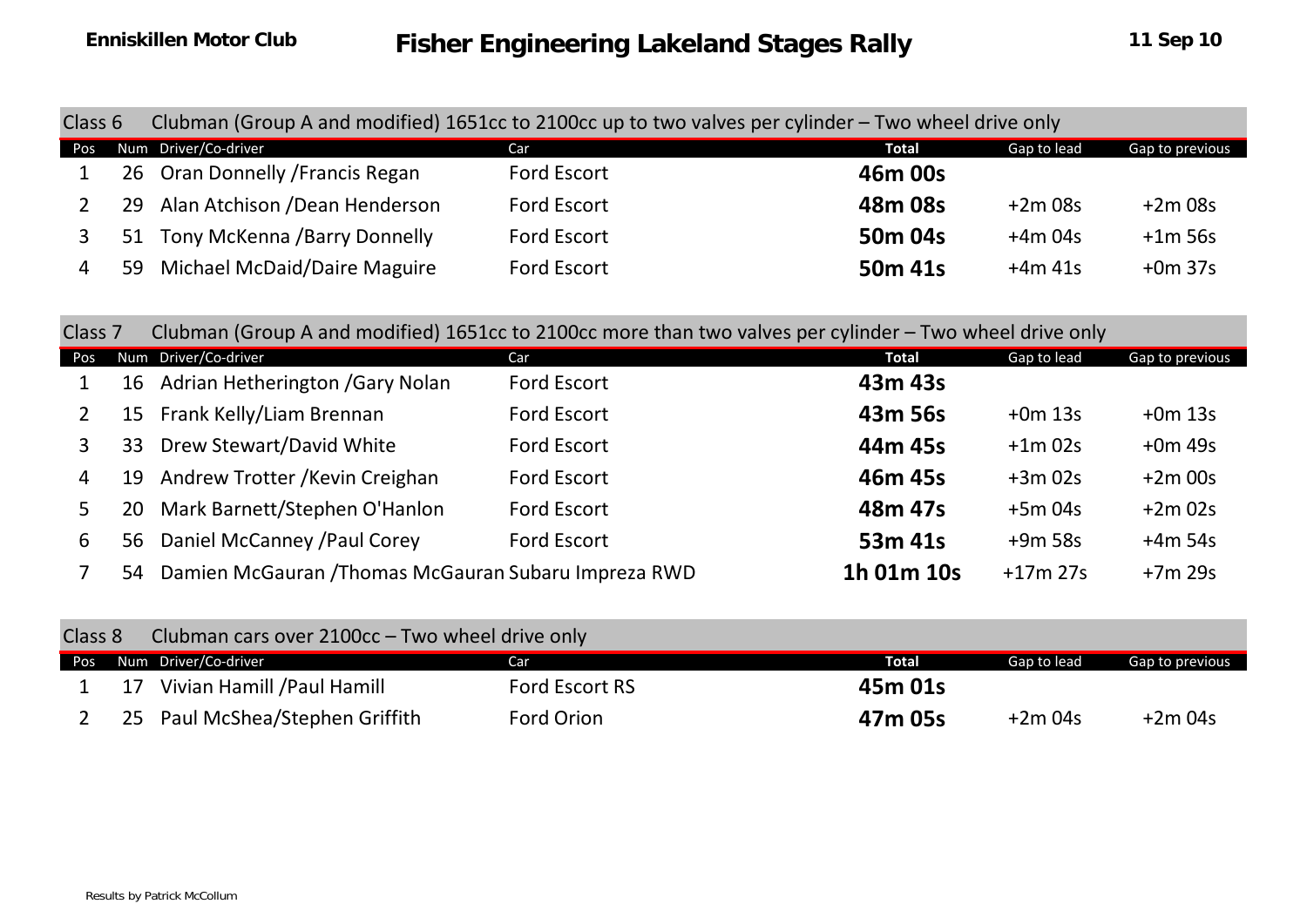| Class 9  |                                                  | All other eligible cars including WRCs                     |                    |              |             |                 |
|----------|--------------------------------------------------|------------------------------------------------------------|--------------------|--------------|-------------|-----------------|
| Pos      | Num                                              | Driver/Co-driver                                           | Car                | <b>Total</b> | Gap to lead | Gap to previous |
|          | 71                                               | Kenny McKinstry/Kenny Hull                                 | Subaru Impreza     | 42m 07s      |             |                 |
| $2^{-}$  |                                                  | <b>Martin Cairns / Andrew Purcell</b>                      | Subaru Impreza S9  | 43m 32s      | $+1m$ 25s   | $+1m$ 25s       |
| 3        | <b>Stuart Biggerstaff / Anthony Nestor</b><br>6. |                                                            | Subaru Impreza     | 43m 37s      | $+1m$ 30s   | $+0m$ 05s       |
| 4        | <b>Errol Clarke / Barry McNulty</b><br>12        |                                                            | Mitsubishi Evo VI  | 43m 53s      | $+1m$ 46s   | $+0m$ 16s       |
| 5        | 43                                               | <b>Gregory Shaw / Fergal Shaw</b>                          | Subaru Impreza     | 45m 44s      | $+3m$ 37s   | $+1m$ 51s       |
| 6        | 30                                               | Liam Regan / Billy McCullins                               | Peugeot 206        | 48m 27s      | $+6m$ 20s   | $+2m$ 43s       |
| Class 11 |                                                  | Historic Rally cars over 1651cc registered before 31/12/81 |                    |              |             |                 |
| Pos      | <b>Num</b>                                       | Driver/Co-driver                                           | Car                | <b>Total</b> | Gap to lead | Gap to previous |
|          |                                                  | <b>Ryan Barrett / Barry Ferris</b>                         | <b>Ford Escort</b> | 44m 28s      |             |                 |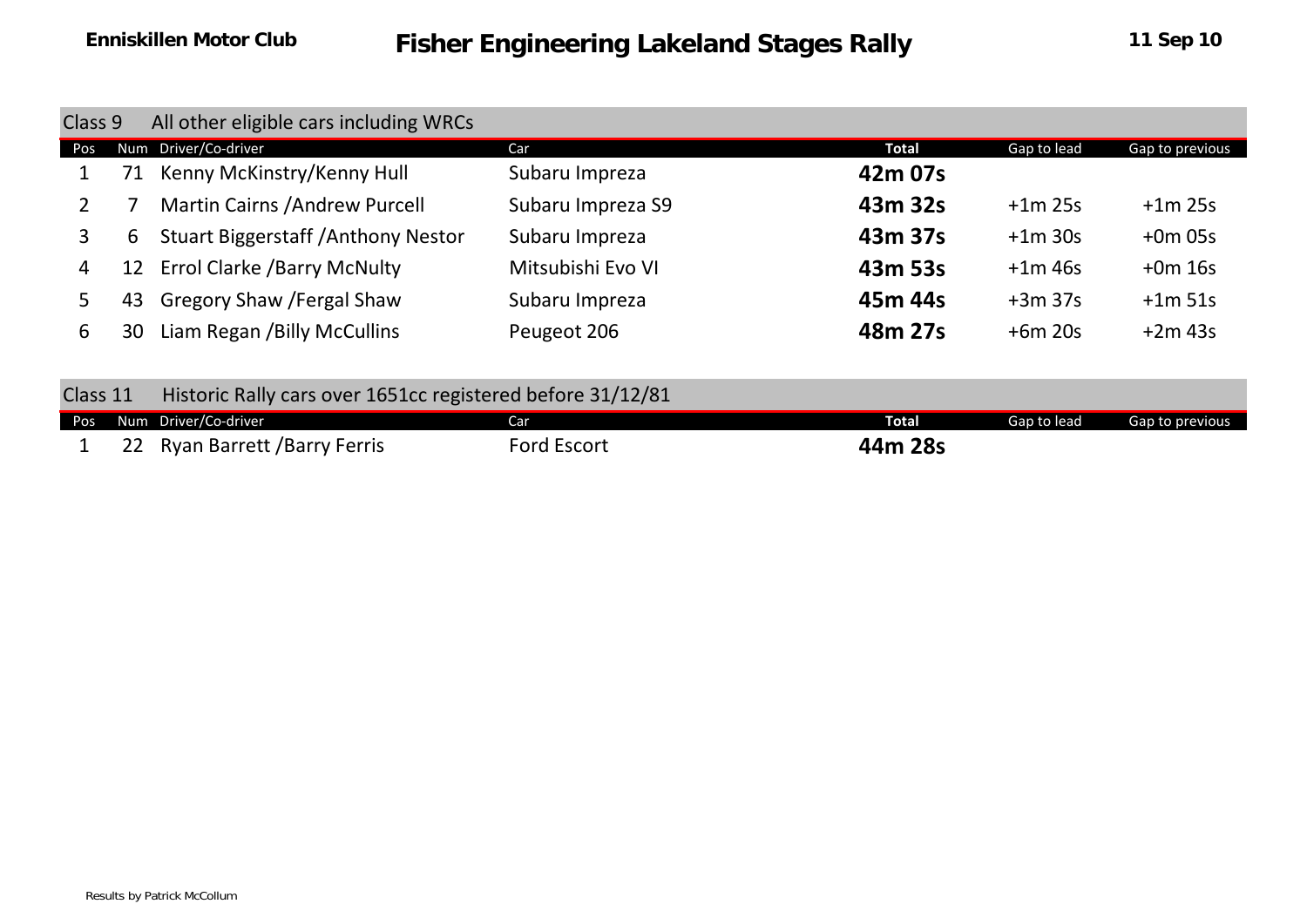|                 |                         | Pos No. Driver/Co-driver                       | Cls<br>Car            | <b>SS1</b>                       | SS <sub>2</sub> | SS3       | <b>SS4</b>         | SS <sub>5</sub>      | SS <sub>6</sub>    | SS7              | SS8                | Road                 |                  |       |
|-----------------|-------------------------|------------------------------------------------|-----------------------|----------------------------------|-----------------|-----------|--------------------|----------------------|--------------------|------------------|--------------------|----------------------|------------------|-------|
|                 |                         |                                                |                       |                                  | Connagher 1     | Big Dog 1 | <b>Carrigans 1</b> | <b>Ballintempo 1</b> | <b>Connagher 2</b> | <b>Big Dog 2</b> | <b>Carrigans 2</b> | <b>Ballintempo 2</b> | <b>Penalties</b> | Total |
|                 |                         | Stage Times in order of Overall Classification |                       |                                  |                 |           |                    |                      |                    |                  |                    |                      |                  |       |
|                 |                         | 1 2 Alastair Fisher/Gordon Noble               | Mitsubishi Evo IX     | 2                                | 2:55            | 2:54      | 10:32              | 4:29                 | 2:52               | 2:49             | 10:21              | 4:21                 |                  | 41:13 |
| 2               | $\overline{\mathbf{3}}$ | Jonny Greer/Dai Roberts                        | Mitsubishi Evo IX     | $\overline{2}$                   | 2:56            | 2:54      | 10:33              | 4:30                 | 2:50               | 2:47             | 10:22              | 4:22                 |                  | 41:14 |
| 3               |                         | 71 Kenny McKinstry/Kenny Hull                  | Subaru Impreza        | 9                                | 2:57            | 3:01      | 10:41              | 4:37                 | 2:55               | 2:52             | 10:28              | 4:36                 |                  | 42:07 |
| 4               | 4                       | Donagh Kelly / Kevin Flanagan                  | Mitsubishi Evo IX     | $\overline{2}$                   | 3:01            | 2:58      | 10:55              | 4:38                 | 2:57               | 2:53             | 10:43              | 4:32                 |                  | 42:37 |
| 5               | $\overline{7}$          | Martin Cairns / Andrew Purcell                 | Subaru Impreza S9     | 9                                | 3:08            | 3:02      | 11:04              | 4:45                 | 3:03               | 2:55             | 10:56              | 4:39                 |                  | 43:32 |
| $6\overline{6}$ | 6                       | <b>Stuart Biggerstaff / Anthony Nestor</b>     | Subaru Impreza        | 9                                | 3:08            | 3:05      | 11:11              | 4:45                 | 3:02               | 2:57             | 10:48              | 4:41                 |                  | 43:37 |
| 7               |                         | 16 Adrian Hetherington / Gary Nolan            | Ford Escort           | $\overline{7}$                   | 3:10            | 3:00      | 10:57              | 4:49                 | 3:09               | 3:00             | 10:57              | 4:41                 |                  | 43:43 |
|                 |                         | 8 11 Marc Johnston / Colin Harkness            | Mitsubishi Evo IX     | $\overline{2}$                   | 3:11            | 3:02      | 11:02              | 4:44                 | 3:04               | 2:59             | 10:51              | 4:54                 |                  | 43:47 |
| 9               |                         | 12 Errol Clarke / Barry McNulty                | Mitsubishi Evo VI     | 9                                | 3:02            | 2:59      | 10:55              | 4:40                 | 2:59               | 2:58             | 11:06              | 5:14                 |                  | 43:53 |
| 10              |                         | 5 Mark Donnelly/Sean Ferris                    | Mitsubishi Evo IX     | $\overline{2}$                   | 3:08            | 3:03      | 11:06              | 4:49                 | 3:03               | 2:57             | 10:58              | 4:50                 |                  | 43:54 |
| 11 9            |                         | Ian Cochrane / Ray Fitzpatrick                 | Mitsubishi Evo IX     | $\overline{2}$                   | 3:01            | 3:00      | 10:53              | 4:44                 | 2:59               | 2:57             | 11:41              | 4:40                 |                  | 43:55 |
|                 |                         | 12 15 Frank Kelly/Liam Brennan                 | Ford Escort           | $\overline{7}$                   | 3:07            | 3:04      | 11:04              | 4:50                 | 3:04               | 2:57             | 11:08              | 4:42                 |                  | 43:56 |
|                 |                         | 13 10 Cyril Doherty / Graham Henderson         | Subaru Impreza        | $\overline{2}$                   | 3:10            | 3:03      | 11:14              | 4:44                 | 3:05               | 3:02             | 11:09              | 4:46                 |                  | 44:13 |
|                 |                         | 14 22 Ryan Barrett / Barry Ferris              | Ford Escort           | 11                               | 3:07            | 3:00      | 11:12              | 4:51                 | 3:07               | 3:04             | 11:19              | 4:48                 |                  | 44:28 |
| 15              |                         | 66 John Bustard/Robert McKelvey                | Mitsubishi Evo VIII   | $\overline{2}$                   | 3:09            | 3:02      | 11:13              | 4:50                 | 3:04               | 3:01             | 11:26              | 4:53                 |                  | 44:38 |
| 16              |                         | 33 Drew Stewart/David White                    | Ford Escort           | $\overline{7}$                   | 3:12            | 3:09      | 11:25              | 4:54                 | 3:07               | 3:02             | 11:11              | 4:45                 |                  | 44:45 |
|                 |                         | 17 27 Shane McGirr / Ciaran Geaney             | <b>Toyota Starlet</b> | 5                                | 3:07            | 3:04      | 11:19              | 4:54                 | 3:06               | 3:06             | 11:23              | 4:51                 |                  | 44:50 |
| 18              |                         | 17 Vivian Hamill / Paul Hamill                 | Ford Escort RS        | 8                                | 3:18            | 3:10      | 11:20              | 4:51                 | 3:12               | 3:07             | 11:14              | 4:49                 |                  | 45:01 |
| 19              | 43                      | Gregory Shaw / Fergal Shaw                     | Subaru Impreza        | 9                                | 3:10            | 3:08      | 11:33              | 5:11                 | 3:10               | 3:08             | 11:28              | 4:56                 |                  | 45:44 |
|                 |                         | 20 26 Oran Donnelly / Francis Regan            | Ford Escort           | 6                                | 3:19            | 3:10      | 11:36              | 5:00                 | 3:11               | 3:11             | 11:35              | 4:58                 |                  | 46:00 |
|                 |                         | 21 14 Trevor Ferguson / David McElroy          | Subaru Impreza N12    | $\overline{2}$                   | 3:13            | 3:08      | 11:40              | 5:02                 | 3:14               | 3:08             | 11:38              | 5:05                 |                  | 46:08 |
| 22              |                         | 19 Andrew Trotter / Kevin Creighan             | Ford Escort           | $\overline{7}$                   | 3:17            | 3:10      | 11:40              | 4:49                 | 3:24               | 3:19             | 11:48              | 5:18                 |                  | 46:45 |
| 23              |                         | 21 Damien Hynds /John Magiltow                 | Mitsubishi Evo VI     | $\overline{2}$                   | 3:15            | 3:08      | 11:42              | 5:04                 | 3:13               | 3:10             | 12:11              | 5:11                 |                  | 46:54 |
|                 |                         | 24 25 Paul McShea/Stephen Griffith             | Ford Orion            | 8                                | 3:20            | 3:26      | 11:56              | 5:04                 | 3:19               | 3:14             | 11:49              | 4:57                 |                  | 47:05 |
|                 |                         | 25 31 Derrick Jobb / Thomas Nugent             | Mitsubishi Evo IX     | $\overline{2}$                   | 3:21            | 3:17      | 12:04              | 5:12                 | 3:19               | 3:14             | 11:59              | 5:07                 |                  | 47:33 |
| 26              |                         | 70 Jimmy Donnelly/Fabian McAleer               | Subaru Impreza        | $\overline{2}$                   | 3:25            | 3:15      | 12:17              | 5:10                 | 3:19               | 3:15             | 12:05              | 5:04                 |                  | 47:50 |
|                 |                         | 27 29 Alan Atchison / Dean Henderson           | Ford Escort           | 6                                | 3:28            | 3:23      | 12:15              | 5:09                 | 3:22               | 3:20             | 12:04              | 5:07                 |                  | 48:08 |
|                 | -38                     | Gareth Sayers / Gareth Gilchrist               | Vauxhall Nova         | 3                                | 3:18            | 3:10      | 12:13              | 5:12                 | 3:18               | 3:17             | 12:33              | 5:14                 |                  | 48:15 |
| 28              |                         | 30 Liam Regan / Billy McCullins                | Peugeot 206           | 9                                | 3:14            | 3:13      | 12:03              | 5:41                 | 3:10               | 3:06             | 11:38              | 4:52                 | 1:30             | 48:27 |
| 29              |                         |                                                |                       |                                  |                 |           |                    |                      |                    |                  |                    |                      |                  |       |
| 30              |                         | 53 Mervyn Wilson / Rickey Gamble               | Ford Escort           | $\overline{4}$<br>$\overline{7}$ | 3:20<br>3:12    | 3:15      | 12:15              | 5:11                 | 3:23<br>3:09       | 3:20             | 12:28              | 5:21<br>4:56         |                  | 48:33 |
| 31              | 20                      | Mark Barnett/Stephen O'Hanlon                  | Ford Escort           |                                  |                 | 3:11      | 11:30              | 4:57                 |                    | 3:50             | 14:02              |                      |                  | 48:47 |
|                 |                         | 32 28 Vincent McAree /J P McAree               | Mitsubishi Evo IX     | $\overline{2}$                   | 3:18            | 3:13      | 11:58              | 5:09                 | 3:11               | 3:13             | 12:11              | 5:07                 | 1:50             | 49:10 |
|                 |                         | 33 42 Feargal McGuinness/Ryan Johnston         | Ford Escort           | 5                                | 3:26            | 3:20      | 12:47              | 5:24                 | 3:23               | 3:21             | 12:51              | 5:21                 |                  | 49:53 |
|                 |                         | 34 50 Leroy Mills / Rodney Wilson              | Vauxhall Corsa        | 3                                | 3:24            | 3:23      | 12:42              | 5:21                 | 3:27               | 3:27             | 12:48              | 5:25                 |                  | 49:57 |
|                 |                         | 35 51 Tony McKenna / Barry Donnelly            | Ford Escort           | 6                                | 3:34            | 3:25      | 12:55              | 5:27                 | 3:30               | 3:19             | 12:26              | 5:28                 |                  | 50:04 |
|                 |                         | 36 44 Paddy McToal / Connor O'Loan             | Ford Escort           | 4                                | 3:24            | 3:17      | 12:26              | 5:18                 | 3:23               | 3:16             | 13:18              | 5:47                 |                  | 50:09 |
|                 |                         | 37 59 Michael McDaid/Daire Maguire             | Ford Escort           | 6                                | 3:42            | 3:31      | 13:00              | 5:33                 | 3:29               | 3:21             | 12:43              | 5:22                 |                  | 50:41 |
|                 |                         | 38 52 Glen Irwin/Benny Grainger                | Vauxhall Nova         | 3                                | 3:28            | 3:25      | 12:47              | 5:24                 | 3:33               | 3:28             | 13:02              | 5:35                 |                  | 50:42 |
|                 |                         | 39 47 Ian Duff /Ian Hull                       | <b>Proton Compact</b> | .5                               | 3:29            | 3:26      | 12:42              | 5:21                 | 3:30               | 3:29             | 13:07              | 5:58                 |                  | 51:02 |
|                 |                         | 40 63 Drew Chambers / Wendy Blackledge         | Talbot Samba          | 3                                | 3:33            | 3:32      | 13:30              | 5:35                 | 3:27               | 3:28             | 13:27              | 5:39                 |                  | 52:11 |
|                 |                         | 41 56 Daniel McCanney / Paul Corey             | Ford Escort           | $\overline{7}$                   | 3:39            | 3:31      | 13:20              | 5:35                 | 3:51               | 3:44             | 13:29              | 6:32                 |                  | 53:41 |
|                 |                         | 42 62 Damien McAleer / Shane McCarney          | Toyota Corolla        | 1                                | 3:41            | 3:37      | 13:41              | 5:46                 | 3:41               | 3:40             | 13:49              | 6:02                 |                  | 53:57 |
|                 |                         | 43 57 Declan McGarrity / Paul Mulholland       | Vauxhall Nova         | $\mathbf{3}$                     | 3:45            | 3:35      | 13:43              | 5:44                 | 3:41               | 3:51             | 19:21              | 6:00                 |                  | 59:40 |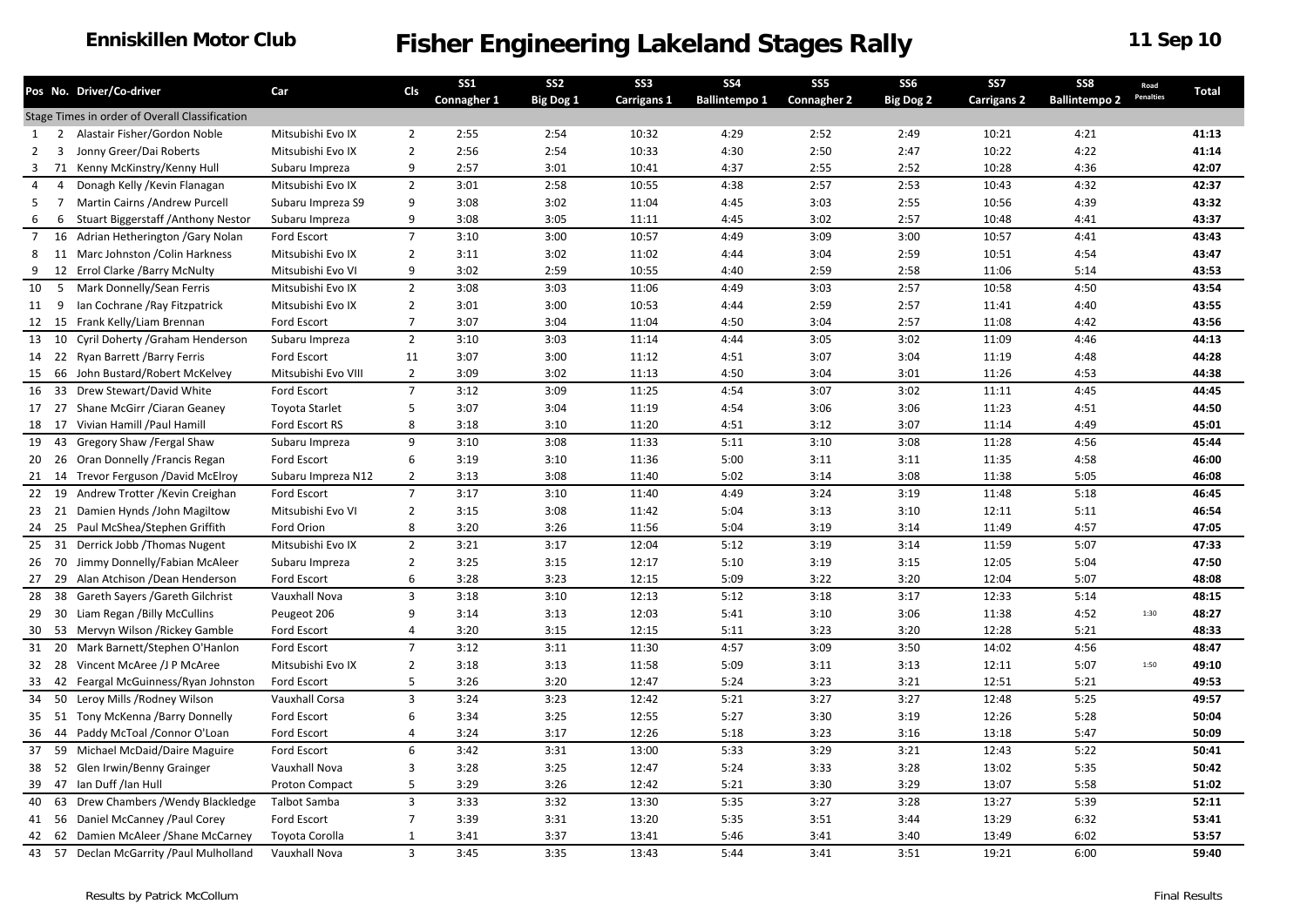|       |    |                                                            |                       |                | SS <sub>1</sub> | SS <sub>2</sub>  | SS <sub>3</sub>    | <b>SS4</b>           | SS <sub>5</sub>    | SS <sub>6</sub>  | SS7                | SS8                  | Road             |              |
|-------|----|------------------------------------------------------------|-----------------------|----------------|-----------------|------------------|--------------------|----------------------|--------------------|------------------|--------------------|----------------------|------------------|--------------|
|       |    | Pos No. Driver/Co-driver                                   | Car                   | <b>CIs</b>     | Connagher 1     | <b>Big Dog 1</b> | <b>Carrigans 1</b> | <b>Ballintempo 1</b> | <b>Connagher 2</b> | <b>Big Dog 2</b> | <b>Carrigans 2</b> | <b>Ballintempo 2</b> | <b>Penalties</b> | <b>Total</b> |
|       |    | Stage Times in order of Overall Classification (continued) |                       |                |                 |                  |                    |                      |                    |                  |                    |                      |                  |              |
| 44 54 |    | Damien McGauran / Thomas McGaurai Subaru Impreza RWD       |                       | $\overline{7}$ | 3:25            | 3:16             | 12:30              | 5:47                 | 3:25               | 3:21             | 23:00              | 5:26                 | 1:00             | 1:01:10      |
|       | 68 | Patsy Keenan/Martin Brady                                  | Mitsubishi Evo IX     | $\overline{2}$ | 3:12            | 3:06             | 11:18              | 4:50                 | 3:05               | 3:09             | 11:30              |                      |                  | <b>DNF</b>   |
|       |    | 41 Jonny Leonard /Jackie Donaldson                         | Ford Fiesta           |                | 3:19            | 3:25             | 12:03              | 5:08                 | 3:21               | 3:12             | 11:48              |                      |                  | <b>DNF</b>   |
|       |    | 58 Declan Campbell / Ciaran McAnespy                       | Toyota Corolla        | $\mathbf{1}$   | 3:37            | 3:29             | 13:14              | 5:34                 | 3:43               | 3:37             | 13:49              |                      |                  | <b>DNF</b>   |
|       |    | 67 Neil Harron/Kieran McElhinney                           | Ford Escort           | 6              | 3:18            | 3:13             | 11:54              | 5:07                 | 3:13               | 3:12             |                    |                      |                  | <b>DNF</b>   |
|       |    | 46 Niall Donnelly / Eamon Gallagher                        | Ford Fiesta RWD       | 3              | 3:26            | 3:18             | 12:25              | 5:17                 | 3:22               | 3:21             |                    |                      |                  | <b>DNF</b>   |
|       |    | 55 Robert Erwin /Jimmy Graham                              | Toyota Corolla        | 5              | 3:26            | 3:23             | 12:38              | 5:16                 | 3:23               | 3:27             |                    |                      |                  | <b>DNF</b>   |
|       |    | 24 Andy Johnson /Jim McSherry                              | Vauxhall Chevette     | 11             | 3:28            | 3:19             | 12:13              | 5:18                 | 3:22               |                  |                    |                      |                  | <b>DNF</b>   |
|       |    | 39 Dermot O'Hagan / Pierce Doheny                          | <b>Vauxhall Corsa</b> | 3              | 3:17            | 3:14             | 12:34              | 5:17                 |                    |                  |                    |                      |                  | <b>DNF</b>   |
|       |    | 35 Gerard Farmer / Alan McNutt                             | Mitsubishi Evo V      | $\overline{2}$ | 3:21            | 3:17             | 12:13              |                      |                    |                  |                    |                      |                  | <b>DNF</b>   |
|       |    | 48 Kris Farrell / Darragh Mullen                           | Proton Satria         | 3              | 3:25            | 3:20             | 12:21              |                      |                    |                  |                    |                      |                  | <b>DNF</b>   |
|       |    | 45 William Hamilton / Patrick Gallagher                    | Ford Escort G3        |                | 3:31            | 3:23             | 12:43              |                      |                    |                  |                    |                      |                  | <b>DNF</b>   |
|       |    | 40 Conor Kelly / Martin Gallogley                          | Ford Escort           | 5              | 3:12            | 5:00             | 11:46              |                      |                    |                  |                    |                      |                  | <b>DNF</b>   |
|       | 61 | Uel Montgomery / Madeline Harron                           | Vauxhall Astra        |                | 3:51            | 3:57             | 14:37              |                      |                    |                  |                    |                      |                  | <b>DNF</b>   |
|       |    | 60 James McGovern / Stephen Cooke                          | Toyota Corolla GT     |                | 3:32            | 3:26             | 23:00              |                      |                    |                  |                    |                      |                  | <b>DNF</b>   |
|       |    | 36 Niall Braniff / Barry Savage                            | Ford Escort           | 6              | 3:24            | 3:23             |                    |                      |                    |                  |                    |                      |                  | <b>DNF</b>   |
|       |    | 49 Samuel Crawford / Colleen Barker                        | Vauxhall Nova         | 3              | 3:39            | 3:32             |                    |                      |                    |                  |                    |                      |                  | <b>DNF</b>   |
|       |    | 23 Tommy O'Connell / Sean Magee                            | Ford Escort BDA       | 11             |                 |                  |                    |                      |                    |                  |                    |                      |                  | <b>DNF</b>   |
|       |    | 32 Aidan Caldwell/Joe Gallagher                            | Ford Escort           | $\overline{7}$ |                 |                  |                    |                      |                    |                  |                    |                      |                  | <b>DNF</b>   |
|       | 34 | Paul Cooke /Paddy Robinson                                 | Mitsubishi Evo VI     | $\overline{2}$ |                 |                  |                    |                      |                    |                  |                    |                      |                  | <b>DNF</b>   |
|       |    | 37 Joe McGonigle / Patrick Brides                          | Citroën C2 R2 Max     |                |                 |                  |                    |                      |                    |                  |                    |                      |                  | <b>DNF</b>   |
|       |    | 64 Hugh McQuaid/Chris Melley                               | Ford Escort           | 6              |                 |                  |                    |                      |                    |                  |                    |                      |                  | <b>DNF</b>   |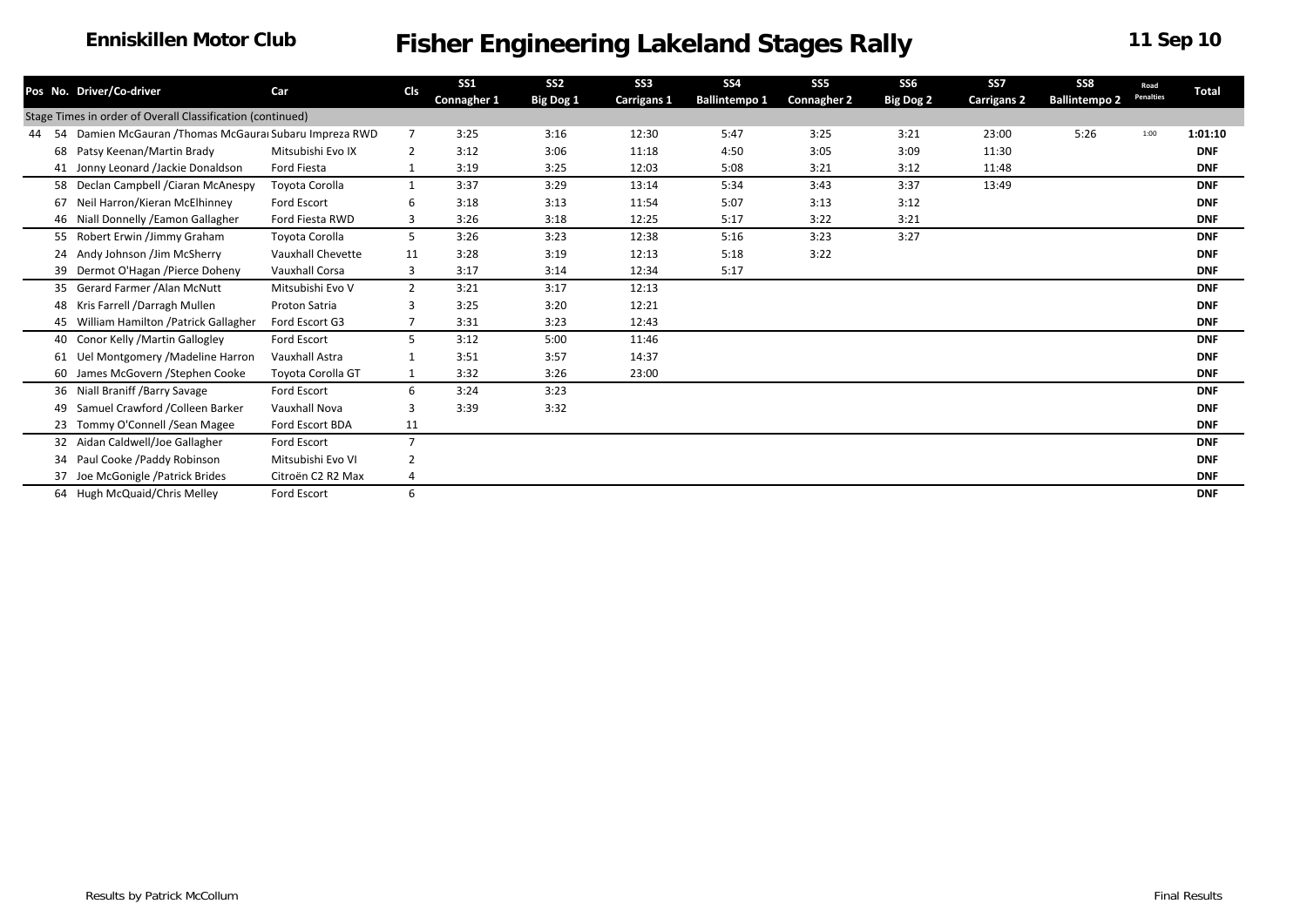|                |       | Pos No. Driver/Co-driver                                                                             | Car                   | <b>CIs</b>     | SS <sub>1</sub> | SS <sub>2</sub> | SS <sub>3</sub> | <b>SS4</b>           | SS <sub>5</sub>    | SS <sub>6</sub>  | <b>SS7</b>         | SS8                  | Road      | <b>Total</b> |
|----------------|-------|------------------------------------------------------------------------------------------------------|-----------------------|----------------|-----------------|-----------------|-----------------|----------------------|--------------------|------------------|--------------------|----------------------|-----------|--------------|
|                |       |                                                                                                      |                       |                | Connagher 1     | Big Dog 1       | Carrigans 1     | <b>Ballintempo 1</b> | <b>Connagher 2</b> | <b>Big Dog 2</b> | <b>Carrigans 2</b> | <b>Ballintempo 2</b> | Penalties |              |
| Class 1        |       | Group N cars up to and including 2000cc                                                              |                       |                |                 |                 |                 |                      |                    |                  |                    |                      |           |              |
|                | 1 62  | Damien McAleer / Shane McCarney                                                                      | Toyota Corolla        | 1              | 3:41            | 3:37            | 13:41           | 5:46                 | 3:41               | 3:40             | 13:49              | 6:02                 |           | 53:57        |
|                |       | 41 Jonny Leonard /Jackie Donaldson                                                                   | Ford Fiesta           | $\mathbf{1}$   | 3:19            | 3:25            | 12:03           | 5:08                 | 3:21               | 3:12             | 11:48              |                      |           | <b>DNF</b>   |
|                |       | 58 Declan Campbell / Ciaran McAnespy                                                                 | Toyota Corolla        | 1              | 3:37            | 3:29            | 13:14           | 5:34                 | 3:43               | 3:37             | 13:49              |                      |           | <b>DNF</b>   |
|                |       | 61 Uel Montgomery / Madeline Harron                                                                  | Vauxhall Astra        | $\mathbf{1}$   | 3:51            | 3:57            | 14:37           |                      |                    |                  |                    |                      |           | <b>DNF</b>   |
|                |       | 60 James McGovern / Stephen Cooke                                                                    | Toyota Corolla GT     | 1              | 3:32            | 3:26            | 23:00           |                      |                    |                  |                    |                      |           | <b>DNF</b>   |
| Class 2        |       | Group N cars over 2000cc                                                                             |                       |                |                 |                 |                 |                      |                    |                  |                    |                      |           |              |
|                |       | Alastair Fisher/Gordon Noble                                                                         | Mitsubishi Evo IX     | $\overline{2}$ | 2:55            | 2:54            | 10:32           | 4:29                 | 2:52               | 2:49             | 10:21              | 4:21                 |           | 41:13        |
| 1              | 2     |                                                                                                      |                       |                |                 |                 |                 |                      |                    |                  |                    |                      |           |              |
| $\overline{2}$ | 3     | Jonny Greer/Dai Roberts                                                                              | Mitsubishi Evo IX     | $\overline{2}$ | 2:56            | 2:54            | 10:33           | 4:30                 | 2:50               | 2:47             | 10:22              | 4:22                 |           | 41:14        |
| 3              | 4     | Donagh Kelly / Kevin Flanagan                                                                        | Mitsubishi Evo IX     | $\overline{2}$ | 3:01            | 2:58            | 10:55           | 4:38                 | 2:57               | 2:53             | 10:43              | 4:32                 |           | 42:37        |
| 4              | 11    | Marc Johnston / Colin Harkness                                                                       | Mitsubishi Evo IX     | $\overline{2}$ | 3:11            | 3:02            | 11:02           | 4:44                 | 3:04               | 2:59             | 10:51              | 4:54                 |           | 43:47        |
| 5              | 5     | Mark Donnelly/Sean Ferris                                                                            | Mitsubishi Evo IX     | $\overline{2}$ | 3:08            | 3:03            | 11:06           | 4:49                 | 3:03               | 2:57             | 10:58              | 4:50                 |           | 43:54        |
| 6              | 9     | Ian Cochrane / Ray Fitzpatrick                                                                       | Mitsubishi Evo IX     | $\overline{2}$ | 3:01            | 3:00            | 10:53           | 4:44                 | 2:59               | 2:57             | 11:41              | 4:40                 |           | 43:55        |
| $\overline{7}$ | 10    | Cyril Doherty / Graham Henderson                                                                     | Subaru Impreza        | $\overline{2}$ | 3:10            | 3:03            | 11:14           | 4:44                 | 3:05               | 3:02             | 11:09              | 4:46                 |           | 44:13        |
| 8              | 66    | John Bustard/Robert McKelvey                                                                         | Mitsubishi Evo VIII   | $\overline{2}$ | 3:09            | 3:02            | 11:13           | 4:50                 | 3:04               | 3:01             | 11:26              | 4:53                 |           | 44:38        |
| 9              | 14    | Trevor Ferguson /David McElroy                                                                       | Subaru Impreza N12    | $\overline{2}$ | 3:13            | 3:08            | 11:40           | 5:02                 | 3:14               | 3:08             | 11:38              | 5:05                 |           | 46:08        |
| 10             | 21    | Damien Hynds /John Magiltow                                                                          | Mitsubishi Evo VI     | $\overline{2}$ | 3:15            | 3:08            | 11:42           | 5:04                 | 3:13               | 3:10             | 12:11              | 5:11                 |           | 46:54        |
|                | 11 31 | Derrick Jobb / Thomas Nugent                                                                         | Mitsubishi Evo IX     | $\overline{2}$ | 3:21            | 3:17            | 12:04           | 5:12                 | 3:19               | 3:14             | 11:59              | 5:07                 |           | 47:33        |
| 12             | 70    | Jimmy Donnelly/Fabian McAleer                                                                        | Subaru Impreza        | $\overline{2}$ | 3:25            | 3:15            | 12:17           | 5:10                 | 3:19               | 3:15             | 12:05              | 5:04                 |           | 47:50        |
|                |       | 13 28 Vincent McAree /J P McAree                                                                     | Mitsubishi Evo IX     | $\overline{2}$ | 3:18            | 3:13            | 11:58           | 5:09                 | 3:11               | 3:13             | 12:11              | 5:07                 | 1:50      | 49:10        |
|                |       | 68 Patsy Keenan/Martin Brady                                                                         | Mitsubishi Evo IX     | $\overline{2}$ | 3:12            | 3:06            | 11:18           | 4:50                 | 3:05               | 3:09             | 11:30              |                      |           | <b>DNF</b>   |
|                |       | 35 Gerard Farmer / Alan McNutt                                                                       | Mitsubishi Evo V      | $\overline{2}$ | 3:21            | 3:17            | 12:13           |                      |                    |                  |                    |                      |           | <b>DNF</b>   |
|                |       | 34 Paul Cooke /Paddy Robinson                                                                        | Mitsubishi Evo VI     | $\overline{2}$ |                 |                 |                 |                      |                    |                  |                    |                      |           | <b>DNF</b>   |
|                |       |                                                                                                      |                       |                |                 |                 |                 |                      |                    |                  |                    |                      |           |              |
| Class 3        |       | Clubman (Group A and modified) cars up to and including 1450cc - Two-wheel drive only                |                       |                |                 |                 |                 |                      |                    |                  |                    |                      |           |              |
| 1              | 38    | Gareth Sayers / Gareth Gilchrist                                                                     | Vauxhall Nova         | 3              | 3:18            | 3:10            | 12:13           | 5:12                 | 3:18               | 3:17             | 12:33              | 5:14                 |           | 48:15        |
| 2              | 50    | Leroy Mills / Rodney Wilson                                                                          | <b>Vauxhall Corsa</b> | 3              | 3:24            | 3:23            | 12:42           | 5:21                 | 3:27               | 3:27             | 12:48              | 5:25                 |           | 49:57        |
| 3              | 52    | Glen Irwin/Benny Grainger                                                                            | Vauxhall Nova         | 3              | 3:28            | 3:25            | 12:47           | 5:24                 | 3:33               | 3:28             | 13:02              | 5:35                 |           | 50:42        |
| 4              | 63    | Drew Chambers / Wendy Blackledge                                                                     | Talbot Samba          | 3              | 3:33            | 3:32            | 13:30           | 5:35                 | 3:27               | 3:28             | 13:27              | 5:39                 |           | 52:11        |
| 5              | 57    | Declan McGarrity / Paul Mulholland                                                                   | Vauxhall Nova         | 3              | 3:45            | 3:35            | 13:43           | 5:44                 | 3:41               | 3:51             | 19:21              | 6:00                 |           | 59:40        |
|                |       | 46 Niall Donnelly / Eamon Gallagher                                                                  | Ford Fiesta RWD       | 3              | 3:26            | 3:18            | 12:25           | 5:17                 | 3:22               | 3:21             |                    |                      |           | <b>DNF</b>   |
|                |       | 39 Dermot O'Hagan / Pierce Doheny                                                                    | Vauxhall Corsa        | $\overline{3}$ | 3:17            | 3:14            | 12:34           | 5:17                 |                    |                  |                    |                      |           | <b>DNF</b>   |
|                |       | 48 Kris Farrell / Darragh Mullen                                                                     | Proton Satria         | 3              | 3:25            | 3:20            | 12:21           |                      |                    |                  |                    |                      |           | <b>DNF</b>   |
|                |       | 49 Samuel Crawford / Colleen Barker                                                                  | Vauxhall Nova         | $\overline{3}$ | 3:39            | 3:32            |                 |                      |                    |                  |                    |                      |           | <b>DNF</b>   |
|                |       |                                                                                                      |                       |                |                 |                 |                 |                      |                    |                  |                    |                      |           |              |
| Class 4        |       | Clubman (Group A and modified) 1451cc to 1650cc up to two valves per cylinder - Two wheel drive only |                       |                |                 |                 |                 |                      |                    |                  |                    |                      |           |              |
| 1              | 53    | Mervyn Wilson / Rickey Gamble                                                                        | Ford Escort           |                | 3:20            | 3:15            | 12:15           | 5:11                 | 3:23               | 3:20             | 12:28              | 5:21                 |           | 48:33        |
| 2              | 44    | Paddy McToal / Connor O'Loan                                                                         | Ford Escort           | 4              | 3:24            | 3:17            | 12:26           | 5:18                 | 3:23               | 3:16             | 13:18              | 5:47                 |           | 50:09        |
|                |       | 37 Joe McGonigle / Patrick Brides                                                                    | Citroën C2 R2 Max     | 4              |                 |                 |                 |                      |                    |                  |                    |                      |           | <b>DNF</b>   |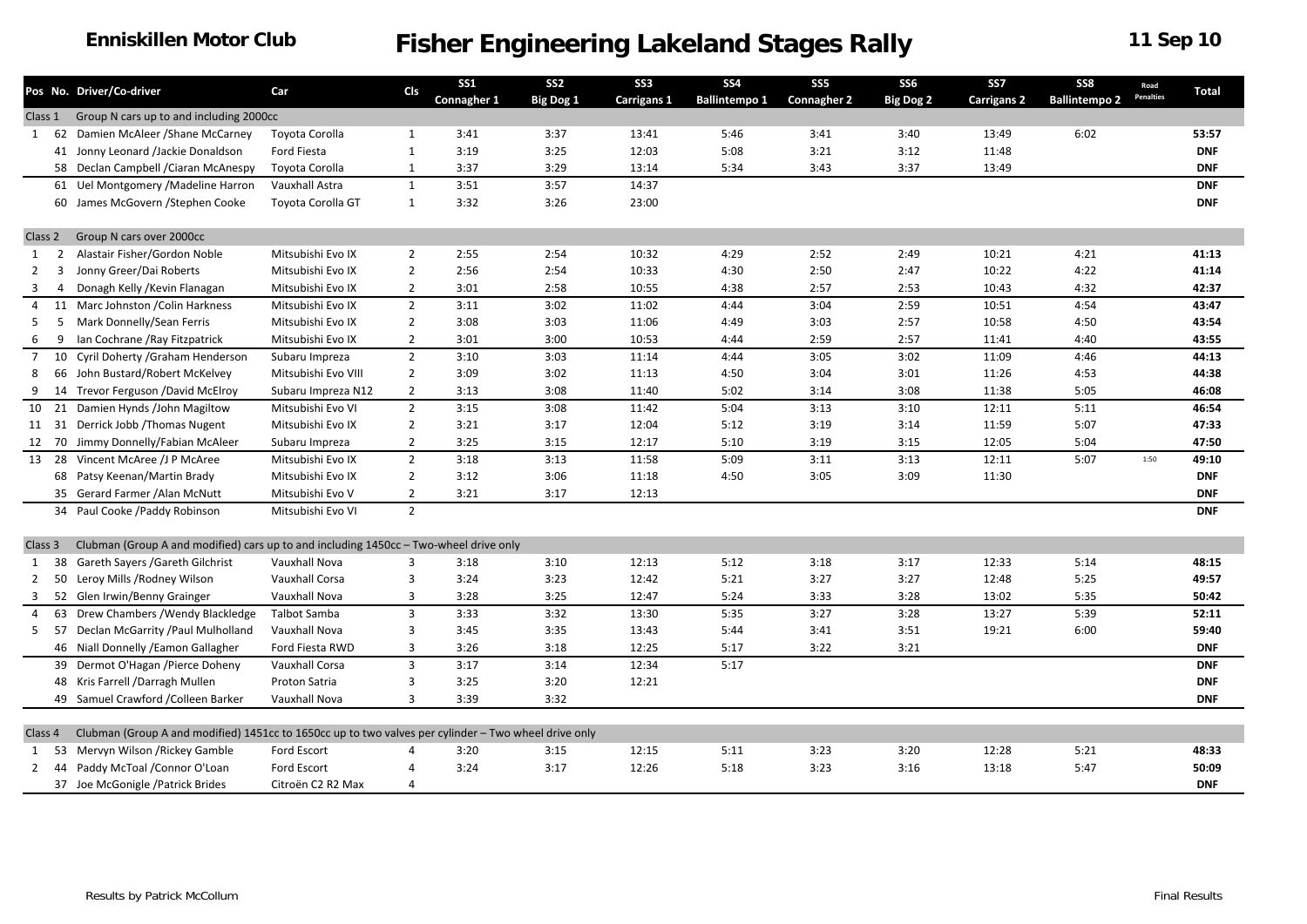|                    |                | Pos No. Driver/Co-driver                                                                                 |                       | Cls            | SS <sub>1</sub> | SS <sub>2</sub> | SS <sub>3</sub> | <b>SS4</b>           | SS <sub>5</sub>    | SS6       | SS7                | SS8                  | Road             |            |
|--------------------|----------------|----------------------------------------------------------------------------------------------------------|-----------------------|----------------|-----------------|-----------------|-----------------|----------------------|--------------------|-----------|--------------------|----------------------|------------------|------------|
|                    |                |                                                                                                          | Car                   |                | Connagher 1     | Big Dog 1       | Carrigans 1     | <b>Ballintempo 1</b> | <b>Connagher 2</b> | Big Dog 2 | <b>Carrigans 2</b> | <b>Ballintempo 2</b> | <b>Penalties</b> | Total      |
| Class 5            |                | Clubman (Group A and modified) 1451cc to 1650cc more than two valves per cylinder - Two wheel drive only |                       |                |                 |                 |                 |                      |                    |           |                    |                      |                  |            |
| 1                  | 27             | Shane McGirr / Ciaran Geaney                                                                             | <b>Toyota Starlet</b> | 5              | 3:07            | 3:04            | 11:19           | 4:54                 | 3:06               | 3:06      | 11:23              | 4:51                 |                  | 44:50      |
| 2                  | 42             | Feargal McGuinness/Ryan Johnston                                                                         | Ford Escort           | 5              | 3:26            | 3:20            | 12:47           | 5:24                 | 3:23               | 3:21      | 12:51              | 5:21                 |                  | 49:53      |
| 3                  | 47             | Ian Duff /Ian Hull                                                                                       | Proton Compact        | 5              | 3:29            | 3:26            | 12:42           | 5:21                 | 3:30               | 3:29      | 13:07              | 5:58                 |                  | 51:02      |
|                    |                | 55 Robert Erwin /Jimmy Graham                                                                            | Toyota Corolla        | 5              | 3:26            | 3:23            | 12:38           | 5:16                 | 3:23               | 3:27      |                    |                      |                  | <b>DNF</b> |
|                    |                | 40 Conor Kelly / Martin Gallogley                                                                        | Ford Escort           | 5              | 3:12            | 5:00            | 11:46           |                      |                    |           |                    |                      |                  | <b>DNF</b> |
|                    |                |                                                                                                          |                       |                |                 |                 |                 |                      |                    |           |                    |                      |                  |            |
| Class 6            |                | Clubman (Group A and modified) 1651cc to 2100cc up to two valves per cylinder - Two wheel drive only     |                       |                |                 |                 |                 |                      |                    |           |                    |                      |                  |            |
| 1                  | 26             | Oran Donnelly / Francis Regan                                                                            | Ford Escort           | 6              | 3:19            | 3:10            | 11:36           | 5:00                 | 3:11               | 3:11      | 11:35              | 4:58                 |                  | 46:00      |
| 2                  | 29             | Alan Atchison /Dean Henderson                                                                            | Ford Escort           | 6              | 3:28            | 3:23            | 12:15           | 5:09                 | 3:22               | 3:20      | 12:04              | 5:07                 |                  | 48:08      |
| 3                  |                | 51 Tony McKenna / Barry Donnelly                                                                         | Ford Escort           | 6              | 3:34            | 3:25            | 12:55           | 5:27                 | 3:30               | 3:19      | 12:26              | 5:28                 |                  | 50:04      |
| $\overline{4}$     | 59             | Michael McDaid/Daire Maguire                                                                             | Ford Escort           | 6              | 3:42            | 3:31            | 13:00           | 5:33                 | 3:29               | 3:21      | 12:43              | 5:22                 |                  | 50:41      |
|                    |                | 67 Neil Harron/Kieran McElhinney                                                                         | Ford Escort           | 6              | 3:18            | 3:13            | 11:54           | 5:07                 | 3:13               | 3:12      |                    |                      |                  | <b>DNF</b> |
|                    |                | 36 Niall Braniff / Barry Savage                                                                          | Ford Escort           | 6              | 3:24            | 3:23            |                 |                      |                    |           |                    |                      |                  | <b>DNF</b> |
|                    |                | 64 Hugh McQuaid/Chris Melley                                                                             | Ford Escort           | 6              |                 |                 |                 |                      |                    |           |                    |                      |                  | <b>DNF</b> |
|                    |                |                                                                                                          |                       |                |                 |                 |                 |                      |                    |           |                    |                      |                  |            |
| Class <sub>7</sub> |                | Clubman (Group A and modified) 1651cc to 2100cc more than two valves per cylinder - Two wheel drive only |                       |                |                 |                 |                 |                      |                    |           |                    |                      |                  |            |
| 1                  | -16            | Adrian Hetherington / Gary Nolan                                                                         | Ford Escort           | 7              | 3:10            | 3:00            | 10:57           | 4:49                 | 3:09               | 3:00      | 10:57              | 4:41                 |                  | 43:43      |
| 2                  | 15             | Frank Kelly/Liam Brennan                                                                                 | Ford Escort           | $\overline{7}$ | 3:07            | 3:04            | 11:04           | 4:50                 | 3:04               | 2:57      | 11:08              | 4:42                 |                  | 43:56      |
| 3                  | 33             | Drew Stewart/David White                                                                                 | Ford Escort           | 7              | 3:12            | 3:09            | 11:25           | 4:54                 | 3:07               | 3:02      | 11:11              | 4:45                 |                  | 44:45      |
| 4                  | 19             | Andrew Trotter / Kevin Creighan                                                                          | Ford Escort           | $\overline{7}$ | 3:17            | 3:10            | 11:40           | 4:49                 | 3:24               | 3:19      | 11:48              | 5:18                 |                  | 46:45      |
| 5                  | 20             | Mark Barnett/Stephen O'Hanlon                                                                            | Ford Escort           | $\overline{7}$ | 3:12            | 3:11            | 11:30           | 4:57                 | 3:09               | 3:50      | 14:02              | 4:56                 |                  | 48:47      |
| 6                  | 56             | Daniel McCanney / Paul Corey                                                                             | Ford Escort           | $\overline{7}$ | 3:39            | 3:31            | 13:20           | 5:35                 | 3:51               | 3:44      | 13:29              | 6:32                 |                  | 53:41      |
| $7\overline{ }$    | 54             | Damien McGauran / Thomas McGaurai Subaru Impreza RWD                                                     |                       | $\overline{7}$ | 3:25            | 3:16            | 12:30           | 5:47                 | 3:25               | 3:21      | 23:00              | 5:26                 | 1:00             | 1:01:10    |
|                    |                | 45 William Hamilton / Patrick Gallagher                                                                  | Ford Escort G3        | $\overline{7}$ | 3:31            | 3:23            | 12:43           |                      |                    |           |                    |                      |                  | <b>DNF</b> |
|                    |                | 32 Aidan Caldwell/Joe Gallagher                                                                          | Ford Escort           | $\overline{7}$ |                 |                 |                 |                      |                    |           |                    |                      |                  | <b>DNF</b> |
|                    |                |                                                                                                          |                       |                |                 |                 |                 |                      |                    |           |                    |                      |                  |            |
| Class 8            |                | Clubman cars over 2100cc - Two wheel drive only                                                          |                       |                |                 |                 |                 |                      |                    |           |                    |                      |                  |            |
|                    | 1 17           | Vivian Hamill / Paul Hamill                                                                              | Ford Escort RS        | 8              | 3:18            | 3:10            | 11:20           | 4:51                 | 3:12               | 3:07      | 11:14              | 4:49                 |                  | 45:01      |
|                    | 2 25           | Paul McShea/Stephen Griffith                                                                             | Ford Orion            | 8              | 3:20            | 3:26            | 11:56           | 5:04                 | 3:19               | 3:14      | 11:49              | 4:57                 |                  | 47:05      |
|                    |                |                                                                                                          |                       |                |                 |                 |                 |                      |                    |           |                    |                      |                  |            |
| Class 9            |                | All other eligible cars including WRCs                                                                   |                       |                |                 |                 |                 |                      |                    |           |                    |                      |                  |            |
| 1                  | - 71           | Kenny McKinstry/Kenny Hull                                                                               | Subaru Impreza        | 9              | 2:57            | 3:01            | 10:41           | 4:37                 | 2:55               | 2:52      | 10:28              | 4:36                 |                  | 42:07      |
| 2                  | $\overline{7}$ | Martin Cairns / Andrew Purcell                                                                           | Subaru Impreza S9     | 9              | 3:08            | 3:02            | 11:04           | 4:45                 | 3:03               | 2:55      | 10:56              | 4:39                 |                  | 43:32      |
| 3                  | 6              | <b>Stuart Biggerstaff / Anthony Nestor</b>                                                               | Subaru Impreza        | 9              | 3:08            | 3:05            | 11:11           | 4:45                 | 3:02               | 2:57      | 10:48              | 4:41                 |                  | 43:37      |
| 4                  | 12             | <b>Errol Clarke /Barry McNulty</b>                                                                       | Mitsubishi Evo VI     | 9              | 3:02            | 2:59            | 10:55           | 4:40                 | 2:59               | 2:58      | 11:06              | 5:14                 |                  | 43:53      |
| 5                  |                | 43 Gregory Shaw / Fergal Shaw                                                                            | Subaru Impreza        | 9              | 3:10            | 3:08            | 11:33           | 5:11                 | 3:10               | 3:08      | 11:28              | 4:56                 |                  | 45:44      |
| 6                  |                | 30 Liam Regan / Billy McCullins                                                                          | Peugeot 206           | 9              | 3:14            | 3:13            | 12:03           | 5:41                 | 3:10               | 3:06      | 11:38              | 4:52                 | 1:30             | 48:27      |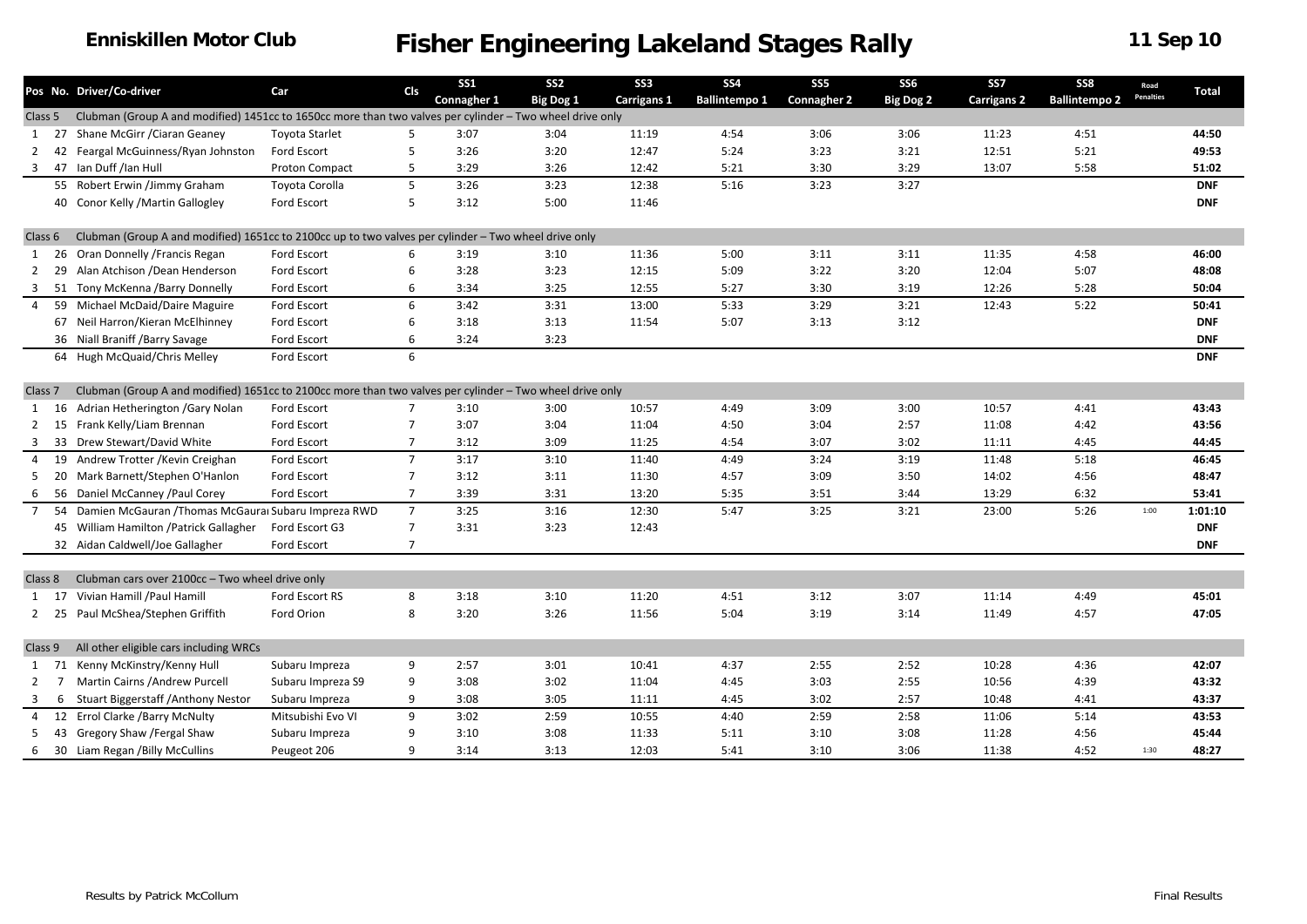|          | Pos No. Driver/Co-driver                                   | Car               |     |             | SS <sub>1</sub> | SS <sub>2</sub>    | <b>SS3</b>           | SS <sub>4</sub>    | SS <sub>5</sub> | SS6                | SS7                     | SS8 | Road       | Total |
|----------|------------------------------------------------------------|-------------------|-----|-------------|-----------------|--------------------|----------------------|--------------------|-----------------|--------------------|-------------------------|-----|------------|-------|
|          |                                                            |                   | Cls | Connagher 1 | Big Dog 1       | <b>Carrigans 1</b> | <b>Ballintempo 1</b> | <b>Connagher 2</b> | Big Dog 2       | <b>Carrigans 2</b> | Ballintempo 2 Penalties |     |            |       |
| Class 11 | Historic Rally cars over 1651cc registered before 31/12/81 |                   |     |             |                 |                    |                      |                    |                 |                    |                         |     |            |       |
|          | 22 Ryan Barrett /Barry Ferris                              | Ford Escort       |     | 3:07        | 3:00            | 11:12              | 4:51                 | 3:07               | 3:04            | 11:19              | 4:48                    |     | 44:28      |       |
|          | 24 Andy Johnson /Jim McSherry                              | Vauxhall Chevette |     | 3:28        | 3:19            | 12:13              | 5:18                 | 3:22               |                 |                    |                         |     | <b>DNF</b> |       |
|          | 23 Tommy O'Connell / Sean Magee                            | Ford Escort BDA   |     |             |                 |                    |                      |                    |                 |                    |                         |     | <b>DNF</b> |       |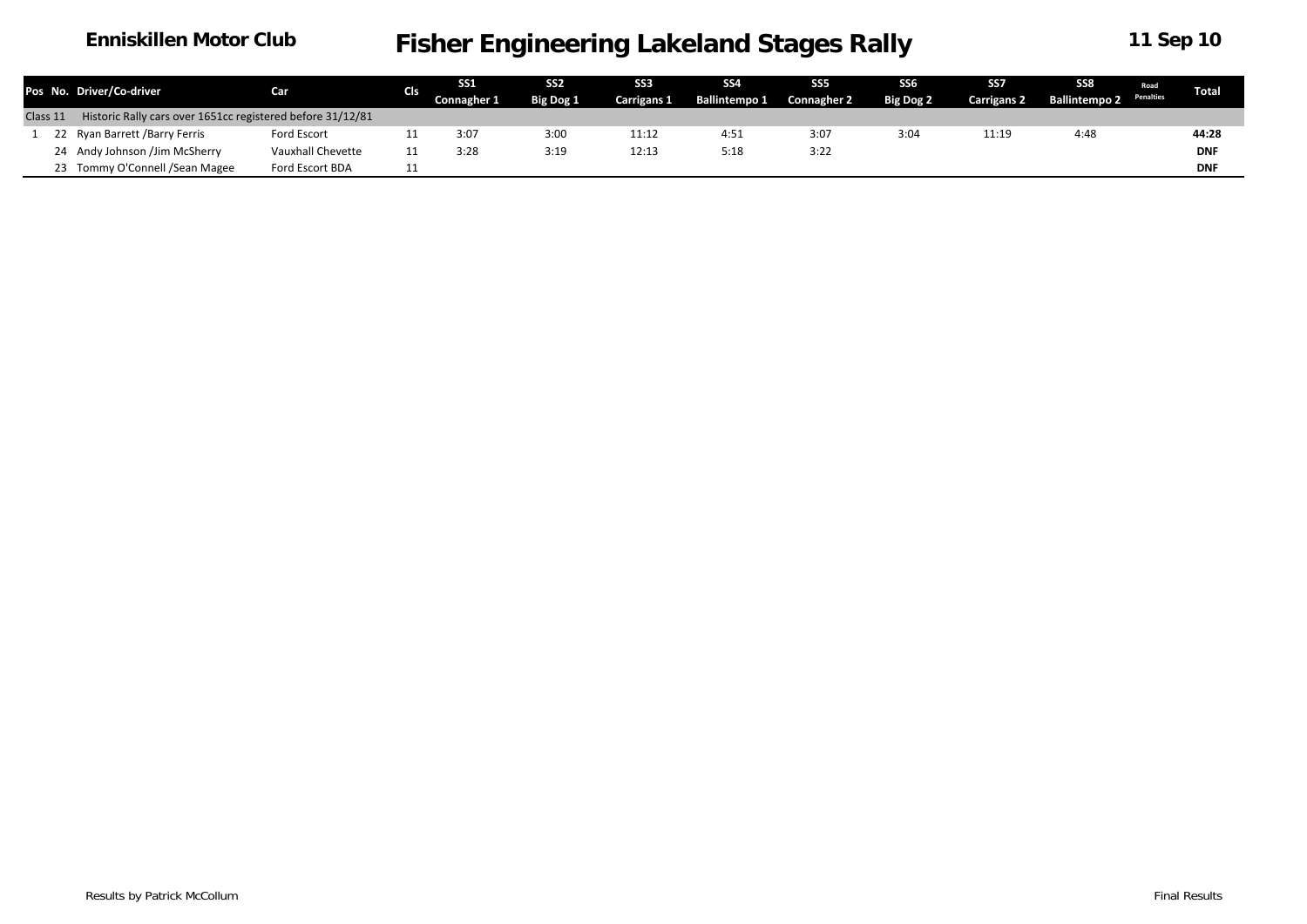|      |   |                                         |                              | <b>SS1</b>     | SS <sub>2</sub>  | SS <sub>3</sub> | <b>SS4</b>           | SS <sub>5</sub>    | SS <sub>6</sub>  | SS7                | SS8                  |  |
|------|---|-----------------------------------------|------------------------------|----------------|------------------|-----------------|----------------------|--------------------|------------------|--------------------|----------------------|--|
|      |   | Pos No. Driver/Co-driver                | Car                          | Connagher 1    | <b>Big Dog 1</b> | Carrigans 1     | <b>Ballintempo 1</b> | <b>Connagher 2</b> | <b>Big Dog 2</b> | <b>Carrigans 2</b> | <b>Ballintempo 2</b> |  |
|      |   | Overall Positions for each Stage        |                              |                |                  |                 |                      |                    |                  |                    |                      |  |
| 1    |   | 2 Alastair Fisher/Gordon Noble          | Mitsubishi Evo IX            | 1              | $\mathbf{1}$     | $\mathbf{1}$    | $\mathbf{1}$         | $\overline{2}$     | $\overline{2}$   | 1                  | 1                    |  |
| 2    | 3 | Jonny Greer/Dai Roberts                 | Mitsubishi Evo IX            | $\overline{2}$ | $\mathbf{1}$     | $\overline{2}$  | $\overline{2}$       | $\mathbf{1}$       | $\mathbf{1}$     | $\overline{2}$     | $\overline{2}$       |  |
|      |   | 3 71 Kenny McKinstry/Kenny Hull         | Subaru Impreza               | 3              | 8                | $\overline{3}$  | 3                    | 3                  | 3                | 3                  | 4                    |  |
| 4    | 4 | Donagh Kelly / Kevin Flanagan           | Mitsubishi Evo IX            | $\overline{4}$ | 3                | 5               | $\overline{4}$       | 4                  | $\overline{4}$   | 4                  | 3                    |  |
|      |   | 5 7 Martin Cairns / Andrew Purcell      | Subaru Impreza S9            | 10             | 9                | 9               | 9                    | 8                  | 5                | $\overline{7}$     | 5                    |  |
| 6    |   | 6 Stuart Biggerstaff / Anthony Nestor   | Subaru Impreza               | 10             | 16               | 12              | 9                    | $\overline{7}$     | 6                | 5                  | $\overline{7}$       |  |
|      |   | 7 16 Adrian Hetherington / Gary Nolan   | Ford Escort                  | 14             | 5                | $\overline{7}$  | 11                   | 18                 | 12               | 8                  | $\overline{7}$       |  |
|      |   | 8 11 Marc Johnston / Colin Harkness     | Mitsubishi Evo IX            | 17             | 9                | 8               | 6                    | 10                 | 11               | 6                  | 18                   |  |
|      |   | 9 12 Errol Clarke / Barry McNulty       | Mitsubishi Evo VI            | 6              | 4                | 5               | 5                    | 5                  | 10               | 10                 | 29                   |  |
|      |   | 10 5 Mark Donnelly/Sean Ferris          | Mitsubishi Evo IX            | 10             | 12               | 11              | 11                   | 8                  | 6                | 9                  | 14                   |  |
| 11 9 |   | Ian Cochrane / Ray Fitzpatrick          | Mitsubishi Evo IX            | 4              | 5                | $\overline{4}$  | 6                    | 5                  | 6                | 23                 | 6                    |  |
|      |   | 12 15 Frank Kelly/Liam Brennan          | Ford Escort                  | $\overline{7}$ | 14               | 9               | 14                   | 10                 | 6                | 11                 | 9                    |  |
|      |   | 13 10 Cyril Doherty / Graham Henderson  | Subaru Impreza               | 14             | 12               | 15              | 6                    | 13                 | 14               | 12                 | 11                   |  |
|      |   | 14 22 Ryan Barrett / Barry Ferris       | Ford Escort                  | $\overline{7}$ | 5                | 13              | 17                   | 16                 | 16               | 15                 | 12                   |  |
|      |   | 15 66 John Bustard/Robert McKelvey      | Mitsubishi Evo VIII          | 13             | 9                | 14              | 14                   | 10                 | 13               | 17                 | 17                   |  |
|      |   | 16 33 Drew Stewart/David White          | Ford Escort                  | 18             | 21               | 19              | 19                   | 16                 | 14               | 13                 | 10                   |  |
|      |   | 17 27 Shane McGirr / Ciaran Geaney      | <b>Toyota Starlet</b>        | $\overline{7}$ | 14               | 17              | 19                   | 15                 | 17               | 16                 | 15                   |  |
|      |   | 18 17 Vivian Hamill / Paul Hamill       | Ford Escort RS               | 27             | 22               | 18              | 17                   | 24                 | 19               | 14                 | 13                   |  |
|      |   | 19 43 Gregory Shaw / Fergal Shaw        | Subaru Impreza               | 14             | 18               | 21              | 31                   | 20                 | 20               | 18                 | 19                   |  |
|      |   | 20 26 Oran Donnelly / Francis Regan     | Ford Escort                  | 31             | 22               | 22              | 22                   | 22                 | 24               | 20                 | 22                   |  |
|      |   | 21 14 Trevor Ferguson / David McElroy   | Subaru Impreza N12           | 22             | 18               | 23              | 23                   | 27                 | 20               | 21                 | 24                   |  |
|      |   | 22 19 Andrew Trotter / Kevin Creighan   | Ford Escort                  | 25             | 22               | 23              | 11                   | 40                 | 33               | 24                 | 31                   |  |
|      |   | 23 21 Damien Hynds / John Magiltow      | Mitsubishi Evo VI            | 24             | 18               | 25              | 24                   | 25                 | 23               | 30                 | 28                   |  |
|      |   | 24 25 Paul McShea/Stephen Griffith      | Ford Orion                   | 33             | 49               | 28              | 24                   | 29                 | 28               | 26                 | 21                   |  |
|      |   | 25 31 Derrick Jobb / Thomas Nugent      | Mitsubishi Evo IX            | 35             | 34               | 32              | 33                   | 29                 | 28               | 27                 | 25                   |  |
|      |   | 26 70 Jimmy Donnelly/Fabian McAleer     | Subaru Impreza               | 40             | 31               | 38              | 30                   | 29                 | 30               | 29                 | 23                   |  |
|      |   |                                         |                              | 46             | 41               | 36              | 28                   | 33                 |                  | 28                 | 25                   |  |
|      |   | 27 29 Alan Atchison / Dean Henderson    | Ford Escort<br>Vauxhall Nova | 27             | 22               | 33              |                      | 28                 | 35<br>32         | 34                 | 29                   |  |
| 28   |   | 38 Gareth Sayers / Gareth Gilchrist     |                              |                |                  |                 | 33                   |                    |                  |                    |                      |  |
|      |   | 29 30 Liam Regan / Billy McCullins      | Peugeot 206                  | 23             | 27               | 30              | 49                   | 20                 | 17               | 21                 | 16                   |  |
|      |   | 30 53 Mervyn Wilson / Rickey Gamble     | Ford Escort                  | 33             | 31               | 36              | 31                   | 36                 | 35               | 33                 | 32                   |  |
|      |   | 31 20 Mark Barnett/Stephen O'Hanlon     | Ford Escort                  | 18             | 26               | 20              | 21                   | 18                 | 49               | 45                 | 19                   |  |
|      |   | 32 28 Vincent McAree /J P McAree        | Mitsubishi Evo IX            | 27             | 27               | 29              | 28                   | 22                 | 27               | 30                 | 25                   |  |
|      |   | 33 42 Feargal McGuinness/Ryan Johnston  | Ford Escort                  | 43             | 39               | 48              | 42                   | 36                 | 37               | 37                 | 32                   |  |
|      |   | 34 50 Leroy Mills / Rodney Wilson       | Vauxhall Corsa               | 37             | 41               | 45              | 40                   | 42                 | 41               | 36                 | 35                   |  |
|      |   | 35 51 Tony McKenna / Barry Donnelly     | Ford Escort                  | 53             | 46               | 50              | 44                   | 45                 | 33               | 32                 | 37                   |  |
|      |   | 36 44 Paddy McToal / Connor O'Loan      | Ford Escort                  | 37             | 34               | 41              | 38                   | 36                 | 31               | 40                 | 40                   |  |
|      |   | 37 59 Michael McDaid/Daire Maguire      | Ford Escort                  | 58             | 53               | 51              | 45                   | 44                 | 37               | 35                 | 34                   |  |
|      |   | 38 52 Glen Irwin/Benny Grainger         | Vauxhall Nova                | 46             | 46               | 48              | 42                   | 47                 | 43               | 38                 | 38                   |  |
|      |   | 39 47 Ian Duff /Ian Hull                | Proton Compact               | 49             | 49               | 45              | 40                   | 45                 | 45               | 39                 | 41                   |  |
|      |   | 40 63 Drew Chambers / Wendy Blackledge  | Talbot Samba                 | 52             | 55               | 54              | 47                   | 42                 | 43               | 41                 | 39                   |  |
|      |   | 41 56 Daniel McCanney / Paul Corey      | Ford Escort                  | 55             | 53               | 53              | 47                   | 51                 | 48               | 42                 | 44                   |  |
|      |   | 42 62 Damien McAleer / Shane McCarney   | Toyota Corolla               | 57             | 58               | 55              | 51                   | 48                 | 47               | 43                 | 43                   |  |
|      |   | 43 57 Declan McGarrity /Paul Mulholland | Vauxhall Nova                | 59             | 57               | 56              | 50                   | 48                 | 50               | 46                 | 42                   |  |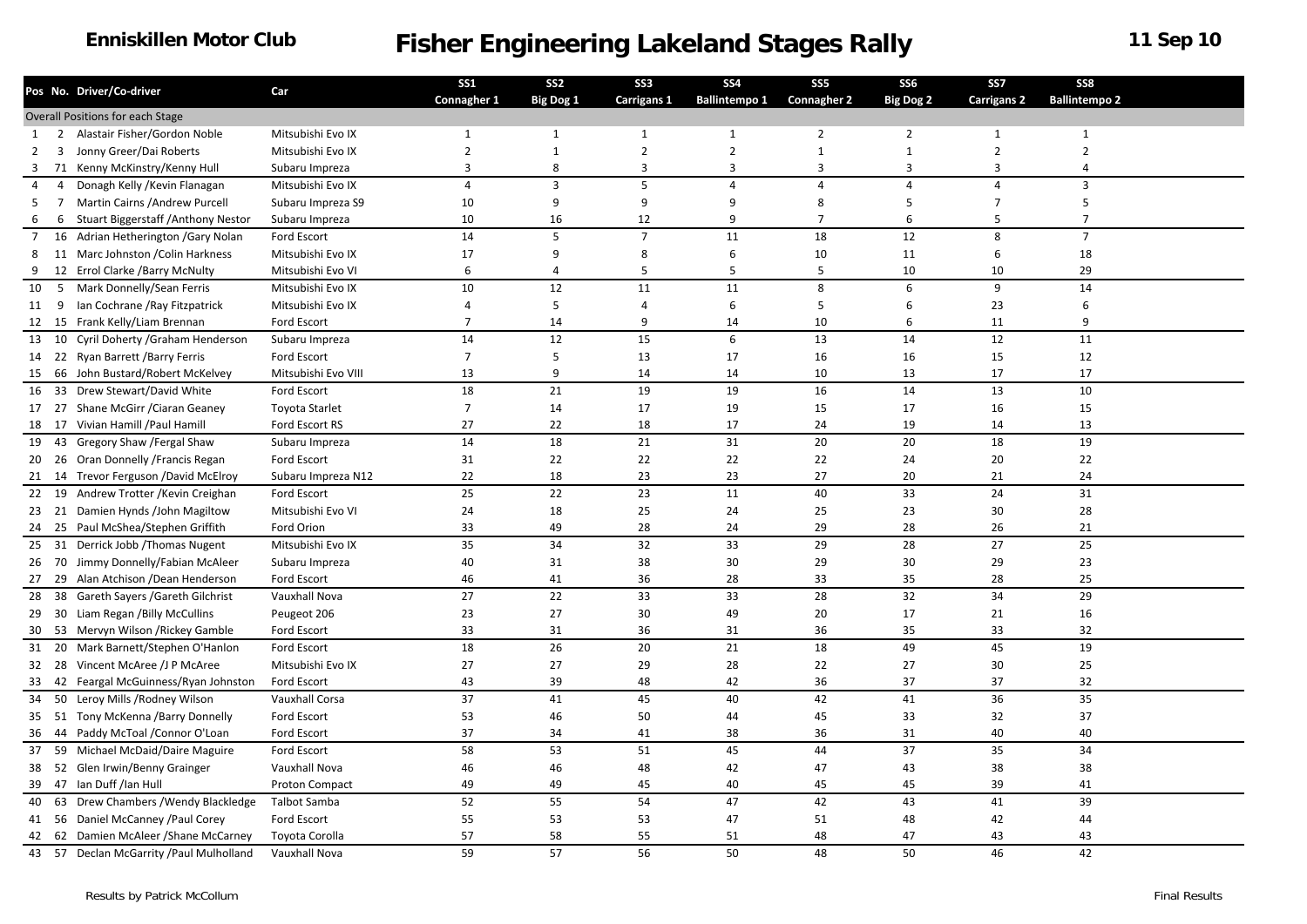|    |     |                                                     |                   | SS1         | SS <sub>2</sub>  | SS <sub>3</sub> | SS4                  | SS <sub>5</sub>    | SS <sub>6</sub>  | SS7                | SS8                  |  |
|----|-----|-----------------------------------------------------|-------------------|-------------|------------------|-----------------|----------------------|--------------------|------------------|--------------------|----------------------|--|
|    |     | Pos No. Driver/Co-driver                            | Car               | Connagher 1 | <b>Big Dog 1</b> | Carrigans 1     | <b>Ballintempo 1</b> | <b>Connagher 2</b> | <b>Big Dog 2</b> | <b>Carrigans 2</b> | <b>Ballintempo 2</b> |  |
|    |     | Overall Positions for each Stage (continued)        |                   |             |                  |                 |                      |                    |                  |                    |                      |  |
| 44 | -54 | Damien McGauran /Thomas McGaurai Subaru Impreza RWD |                   | 40          | 33               | 42              | 52                   | 41                 | 37               | 47                 | 36                   |  |
|    |     | 68 Patsy Keenan/Martin Brady                        | Mitsubishi Evo IX | 18          | 17               | 16              | 14                   | 13                 | 22               | 19                 |                      |  |
|    |     | 41 Jonny Leonard /Jackie Donaldson                  | Ford Fiesta       | 31          | 46               | 30              | 27                   | 32                 | 25               | 24                 |                      |  |
|    |     | 58 Declan Campbell / Ciaran McAnespy                | Toyota Corolla    | 54          | 52               | 52              | 46                   | 50                 | 46               | 43                 |                      |  |
|    | 67  | Neil Harron/Kieran McElhinney                       | Ford Escort       | 27          | 27               | 27              | 26                   | 25                 | 25               |                    |                      |  |
|    |     | 46 Niall Donnelly / Eamon Gallagher                 | Ford Fiesta RWD   | 43          | 37               | 40              | 36                   | 33                 | 37               |                    |                      |  |
|    |     | 55 Robert Erwin /Jimmy Graham                       | Toyota Corolla    | 43          | 41               | 44              | 35                   | 36                 | 41               |                    |                      |  |
|    |     | 24 Andy Johnson /Jim McSherry                       | Vauxhall Chevette | 46          | 38               | 33              | 38                   | 33                 |                  |                    |                      |  |
|    |     | 39 Dermot O'Hagan / Pierce Doheny                   | Vauxhall Corsa    | 25          | 30               | 43              | 36                   |                    |                  |                    |                      |  |
|    |     | 35 Gerard Farmer / Alan McNutt                      | Mitsubishi Evo V  | 35          | 34               | 33              |                      |                    |                  |                    |                      |  |
|    |     | 48 Kris Farrell / Darragh Mullen                    | Proton Satria     | 40          | 39               | 39              |                      |                    |                  |                    |                      |  |
|    |     | 45 William Hamilton / Patrick Gallagher             | Ford Escort G3    | 50          | 41               | 47              |                      |                    |                  |                    |                      |  |
|    |     | 40 Conor Kelly / Martin Gallogley                   | Ford Escort       | 18          | 60               | 26              |                      |                    |                  |                    |                      |  |
|    |     | 61 Uel Montgomery / Madeline Harron                 | Vauxhall Astra    | 60          | 59               | 57              |                      |                    |                  |                    |                      |  |
|    |     | 60 James McGovern / Stephen Cooke                   | Toyota Corolla GT | 51          | 49               | 58              |                      |                    |                  |                    |                      |  |
|    |     | 36 Niall Braniff / Barry Savage                     | Ford Escort       | 37          | 41               |                 |                      |                    |                  |                    |                      |  |
|    | 49  | Samuel Crawford / Colleen Barker                    | Vauxhall Nova     | 55          | 55               |                 |                      |                    |                  |                    |                      |  |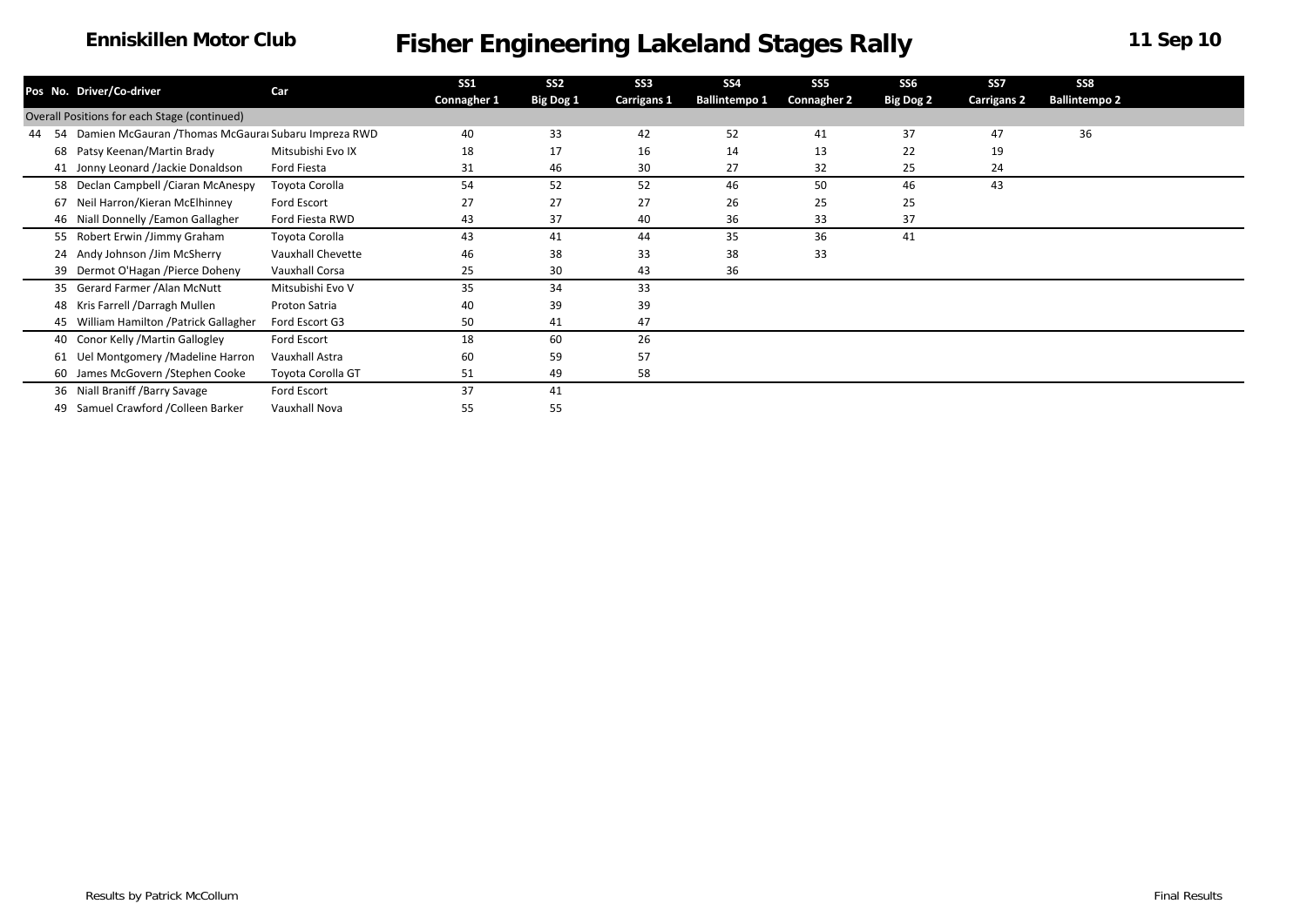|             |                 | Pos No. Driver/Co-driver                  | Car                   | <b>SS1</b>     | SS <sub>2</sub>  | SS <sub>3</sub> | SS <sub>4</sub>      | SS <sub>5</sub>    | SS <sub>6</sub>  | SS <sub>7</sub>    | SS8                  |  |
|-------------|-----------------|-------------------------------------------|-----------------------|----------------|------------------|-----------------|----------------------|--------------------|------------------|--------------------|----------------------|--|
|             |                 |                                           |                       | Connagher 1    | <b>Big Dog 1</b> | Carrigans 1     | <b>Ballintempo 1</b> | <b>Connagher 2</b> | <b>Big Dog 2</b> | <b>Carrigans 2</b> | <b>Ballintempo 2</b> |  |
|             |                 | <b>Overall Positions after each Stage</b> |                       |                |                  |                 |                      |                    |                  |                    |                      |  |
| 1           | $\overline{2}$  | Alastair Fisher/Gordon Noble              | Mitsubishi Evo IX     | $\mathbf{1}$   | $\mathbf{1}$     | $\mathbf{1}$    | $\mathbf{1}$         | 1                  | $\overline{2}$   | $\mathbf{1}$       | 1                    |  |
| 2           | 3               | Jonny Greer/Dai Roberts                   | Mitsubishi Evo IX     | $\overline{2}$ | $\overline{2}$   | $\overline{2}$  | $\overline{2}$       | $\overline{2}$     | $\mathbf 1$      | $\mathbf{1}$       | $\overline{2}$       |  |
| 3           | 71              | Kenny McKinstry/Kenny Hull                | Subaru Impreza        | 3              | 3                | $\overline{3}$  | 3                    | $\overline{3}$     | 3                | 3                  | 3                    |  |
| 4           | $\overline{4}$  | Donagh Kelly / Kevin Flanagan             | Mitsubishi Evo IX     | $\overline{4}$ | $\overline{4}$   | $\overline{4}$  | $\overline{4}$       | $\overline{4}$     | $\overline{4}$   | $\overline{4}$     | $\overline{4}$       |  |
| 5           | $\overline{7}$  | Martin Cairns / Andrew Purcell            | Subaru Impreza S9     | 10             | 8                | 8               | 8                    | $\overline{7}$     | $\overline{7}$   | 6                  | 5                    |  |
| 6           | 6               | Stuart Biggerstaff / Anthony Nestor       | Subaru Impreza        | 10             | 14               | 13              | 12                   | 12                 | 12               | 8                  | 6                    |  |
| $7^{\circ}$ | 16              | Adrian Hetherington / Gary Nolan          | Ford Escort           | 14             | 8                | $\overline{7}$  | $\overline{7}$       | 9                  | 9                | 9                  | $\overline{7}$       |  |
| 8           |                 | 11 Marc Johnston / Colin Harkness         | Mitsubishi Evo IX     | 17             | 14               | 9               | 8                    | 8                  | 8                | 6                  | 8                    |  |
| 9           | 12              | Errol Clarke /Barry McNulty               | Mitsubishi Evo VI     | 6              | 5                | 6               | 5                    | 5                  | 5                | 5                  | 9                    |  |
| 10          | $5\overline{5}$ | Mark Donnelly/Sean Ferris                 | Mitsubishi Evo IX     | 10             | 10               | 11              | 11                   | 10                 | 10               | 10                 | 10                   |  |
| 11          | 9               | Ian Cochrane / Ray Fitzpatrick            | Mitsubishi Evo IX     | 4              | 5                | $\overline{4}$  | 6                    | 6                  | 6                | 12                 | 11                   |  |
| 12          | - 15            | Frank Kelly/Liam Brennan                  | Ford Escort           | $\overline{7}$ | 10               | 9               | 10                   | 10                 | 10               | 11                 | 12                   |  |
| 13          | 10              | Cyril Doherty / Graham Henderson          | Subaru Impreza        | 14             | 14               | 15              | 14                   | 13                 | 13               | 13                 | 13                   |  |
| 14          | 22              | Ryan Barrett /Barry Ferris                | Ford Escort           | $\overline{7}$ | $\overline{7}$   | 12              | 13                   | 14                 | 15               | 14                 | 14                   |  |
| 15          | 66              | John Bustard/Robert McKelvey              | Mitsubishi Evo VIII   | 13             | 10               | 13              | 15                   | 15                 | 14               | 15                 | 15                   |  |
| 16          | 33              | Drew Stewart/David White                  | Ford Escort           | 18             | 19               | 18              | 19                   | 18                 | 18               | 17                 | 16                   |  |
|             | 17 27           | Shane McGirr / Ciaran Geaney              | <b>Toyota Starlet</b> | $\overline{7}$ | 10               | 16              | 16                   | 16                 | 16               | 16                 | 17                   |  |
| 18          | 17              | Vivian Hamill / Paul Hamill               | Ford Escort RS        | 27             | 25               | 19              | 18                   | 19                 | 19               | 19                 | 18                   |  |
| 19          | 43              | Gregory Shaw / Fergal Shaw                | Subaru Impreza        | 14             | 17               | 20              | 22                   | 21                 | 20               | 20                 | 19                   |  |
| 20          | - 26            | Oran Donnelly / Francis Regan             | Ford Escort           | 31             | 27               | 23              | 24                   | 22                 | 22               | 21                 | 20                   |  |
|             |                 | 21 14 Trevor Ferguson / David McElroy     | Subaru Impreza N12    | 22             | 19               | 22              | 23                   | 23                 | 21               | 22                 | 21                   |  |
| 22          | 19              | Andrew Trotter / Kevin Creighan           | Ford Escort           | 25             | 23               | 25              | 21                   | 24                 | 24               | 23                 | 22                   |  |
| 23          | 21              | Damien Hynds /John Magiltow               | Mitsubishi Evo VI     | 24             | 21               | 23              | 25                   | 25                 | 23               | 24                 | 23                   |  |
| 24          | 25              | Paul McShea/Stephen Griffith              | Ford Orion            | 33             | 40               | 30              | 28                   | 27                 | 27               | 25                 | 24                   |  |
| 25          | 31              | Derrick Jobb / Thomas Nugent              | Mitsubishi Evo IX     | 35             | 32               | 30              | 30                   | 29                 | 28               | 27                 | 25                   |  |
| 26          | 70              | Jimmy Donnelly/Fabian McAleer             | Subaru Impreza        | 40             | 34               | 35              | 33                   | 32                 | 31               | 28                 | 26                   |  |
|             | 27 29           | Alan Atchison /Dean Henderson             | Ford Escort           | 46             | 46               | 38              | 35                   | 33                 | 33               | 29                 | 27                   |  |
| 28          | 38              | Gareth Sayers / Gareth Gilchrist          | Vauxhall Nova         | 27             | 25               | 29              | 29                   | 28                 | 29               | 29                 | 28                   |  |
|             |                 |                                           |                       |                |                  |                 |                      |                    |                  |                    |                      |  |
| 29          | 30              | Liam Regan / Billy McCullins              | Peugeot 206           | 23             | 23               | 28              | 34                   | 44                 | 41               | 32                 | 29                   |  |
| 30          | -53             | Mervyn Wilson / Rickey Gamble             | Ford Escort           | 33             | 31               | 33              | 32                   | 31                 | 32               | 31                 | 30                   |  |
| 31          | 20              | Mark Barnett/Stephen O'Hanlon             | Ford Escort           | 18             | 21               | 21              | 20                   | 20                 | 25               | 33                 | 31                   |  |
|             | 32 28           | Vincent McAree /J P McAree                | Mitsubishi Evo IX     | 27             | 28               | 27              | 27                   | 43                 | 40               | 34                 | 32                   |  |
| 33          |                 | 42 Feargal McGuinness/Ryan Johnston       | Ford Escort           | 43             | 40               | 45              | 42                   | 39                 | 37               | 36                 | 33                   |  |
| 34          | 50              | Leroy Mills / Rodney Wilson               | Vauxhall Corsa        | 37             | 42               | 44              | 41                   | 38                 | 38               | 36                 | 34                   |  |
| 35          |                 | 51 Tony McKenna / Barry Donnelly          | Ford Escort           | 53             | 51               | 49              | 46                   | 44                 | 44               | 38                 | 35                   |  |
| 36          | 44              | Paddy McToal / Connor O'Loan              | Ford Escort           | 37             | 35               | 40              | 38                   | 35                 | 34               | 35                 | 36                   |  |
| 37          | 59              | Michael McDaid/Daire Maguire              | Ford Escort           | 58             | 56               | 50              | 47                   | 46                 | 45               | 41                 | 37                   |  |
| 38          | 52              | Glen Irwin/Benny Grainger                 | Vauxhall Nova         | 46             | 47               | 48              | 45                   | 42                 | 43               | 40                 | 38                   |  |
| 39          | 47              | Ian Duff /Ian Hull                        | Proton Compact        | 49             | 49               | 46              | 43                   | 41                 | 41               | 39                 | 39                   |  |
| 40          | 63              | Drew Chambers / Wendy Blackledge          | Talbot Samba          | 52             | 52               | 53              | 50                   | 47                 | 46               | 42                 | 40                   |  |
| 41          |                 | 56 Daniel McCanney / Paul Corey           | Ford Escort           | 55             | 54               | 52              | 49                   | 49                 | 48               | 44                 | 41                   |  |
| 42          |                 | 62 Damien McAleer / Shane McCarney        | Toyota Corolla        | 57             | 57               | 54              | 51                   | 50                 | 49               | 45                 | 42                   |  |
|             |                 | 43 57 Declan McGarrity / Paul Mulholland  | Vauxhall Nova         | 59             | 58               | 55              | 52                   | 51                 | 50               | 46                 | 43                   |  |